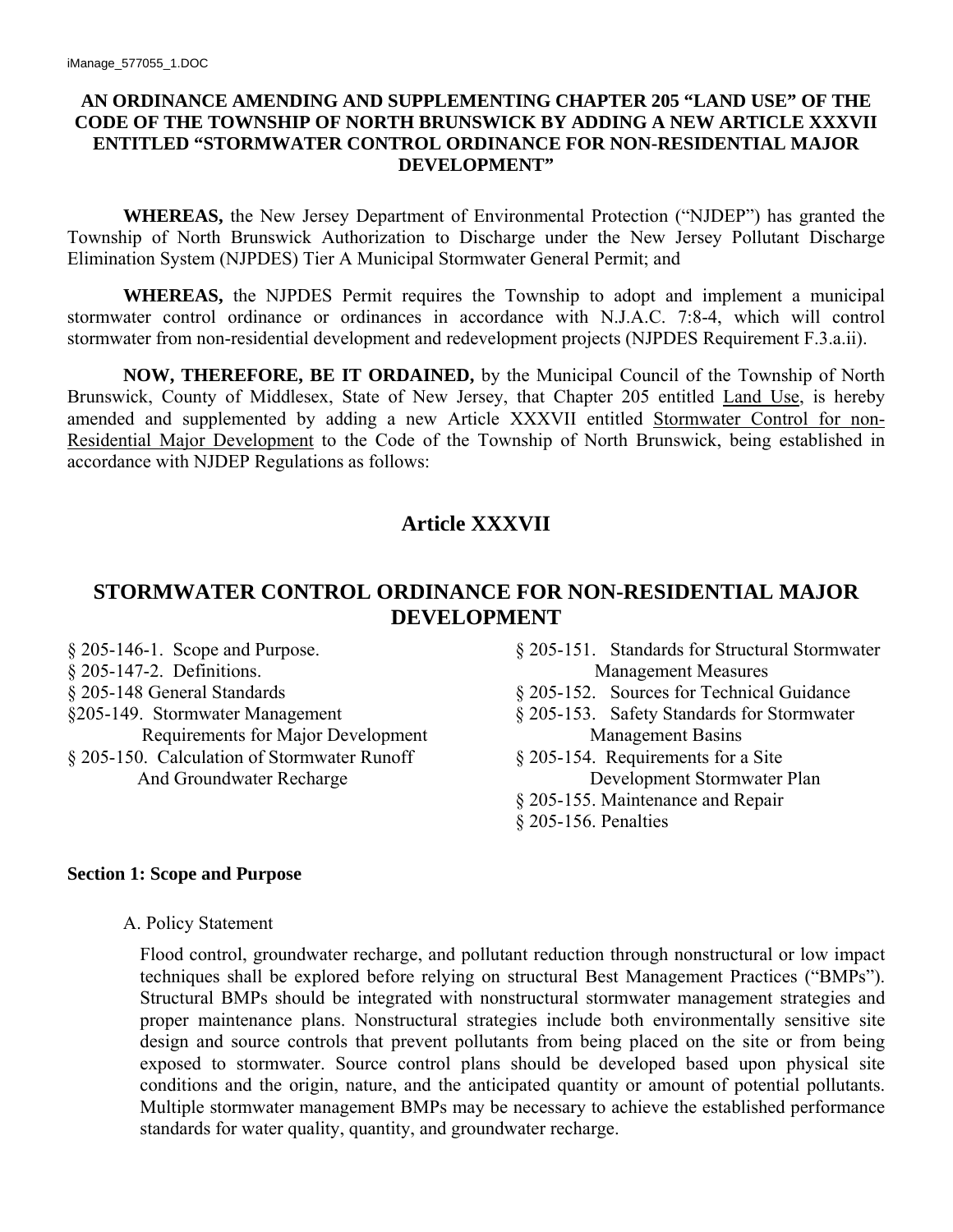### B. Purpose

It is the purpose of this ordinance to establish minimum stormwater management requirements and controls for "major development," as defined in Section 2.

## C. Applicability

1. This ordinance shall be applicable to all site plans and subdivisions for the following major developments that require preliminary or final site plan or subdivision review:

- a. Non-residential major developments; and
- b. Aspects of residential major developments that are not pre-empted by the Residential Site Improvement Standards at N.J.A.C. 5:21.

2. This ordinance shall also be applicable to all major developments undertaken by the Township of North Brunswick.

D. Compatibility with Other Permit and Ordinance Requirements

Development approvals issued for subdivisions and site plans pursuant to this ordinance are to be considered an integral part of development approvals under the subdivision and site plan review process and do not relieve the applicant of the responsibility to secure required permits or approvals for activities regulated by any other applicable code, rule, act, or ordinance. In their interpretation and application, the provisions of this ordinance shall be held to be the minimum requirements for the promotion of the public health, safety, and general welfare. This ordinance is not intended to interfere with, abrogate, or annul any other ordinances, rule or regulation, statute, or other provision of law except that, where any provision of this ordinance imposes restrictions different from those imposed by any other ordinance, rule or regulation, or other provision of law, the more restrictive provisions or higher standards shall control.

## **Section 2: Definitions**

Unless specifically defined below, words or phrases used in this ordinance shall be interpreted so as to give them the meaning they have in common usage and to give this ordinance its most reasonable application. The definitions below are the same as or based on the corresponding definitions in the Stormwater Management Rules at N.J.A.C. 7:8-1.2.

- "CAFRA Planning Map" means the geographic depiction of the boundaries for Coastal Planning Areas, CAFRA Centers, CAFRA Cores and CAFRA Nodes pursuant to N.J.A.C. 7:7E-5B.3.
- "CAFRA Centers, Cores or Nodes" means those areas within boundaries accepted by the Department pursuant to N.J.A.C. 7:8E-5B.
- "Compaction" means the increase in soil bulk density.
- "Core" means a pedestrian-oriented area of commercial and civic uses serving the surrounding municipality, generally including housing and access to public transportation.
- "County review agency" means an agency designated by the County Board of Chosen Freeholders to review municipal stormwater management plans and implementing ordinance(s). The county review agency may either be:
	- A county planning agency; or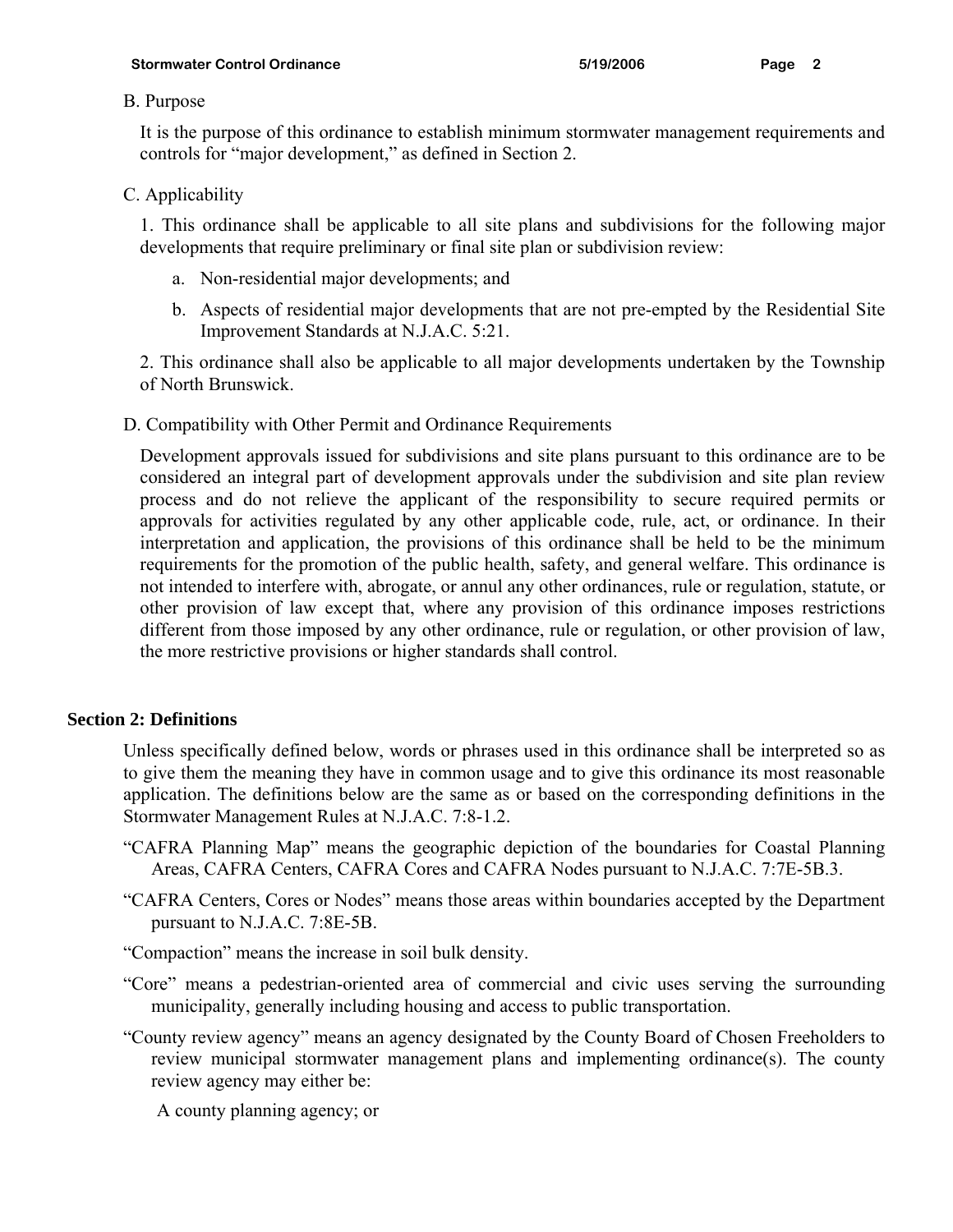A county water resource association created under N.J.S.A 58:16A-55.5, if the ordinance or resolution delegates authority to approve, conditionally approve, or disapprove municipal stormwater management plans and implementing ordinances.

"Department" means the New Jersey Department of Environmental Protection.

- "Designated Center" means a State Development and Redevelopment Plan Center as designated by the State Planning Commission such as urban, regional, town, village, or hamlet.
- "Design engineer" means a person professionally qualified and duly licensed in New Jersey to perform engineering services that may include, but not necessarily be limited to, development of project requirements, creation and development of project design and preparation of drawings and specifications.
- "Development" means the division of a parcel of land into two or more parcels, the construction, reconstruction, conversion, structural alteration, relocation or enlargement of any building or structure, any mining excavation or landfill, and any use or change in the use of any building or other structure, or land or extension of use of land, by any person, for which permission is required under the Municipal Land Use Law , N.J.S.A. 40:55D-1 et seq. In the case of development of agricultural lands, development means: any activity that requires a State permit; any activity reviewed by the County Agricultural Board (CAB) and the State Agricultural Development Committee (SADC), and municipal review of any activity not exempted by the Right to Farm Act , N.J.S.A 4:1C-1 et seq.
- "Drainage area" means a geographic area within which stormwater, sediments, or dissolved materials drain to a particular receiving waterbody or to a particular point along a receiving waterbody.
- "Environmentally critical areas" means an area or feature which is of significant environmental value, including but not limited to: stream corridors; natural heritage priority sites; habitat of endangered or threatened species; large areas of contiguous open space or upland forest; steep slopes; and well head protection and groundwater recharge areas. Habitats of endangered or threatened species are identified using the Department's Landscape Project as approved by the Department's Endangered and Nongame Species Program.
- "Empowerment Neighborhood" means a neighborhood designated by the Urban Coordinating Council "in consultation and conjunction with" the New Jersey Redevelopment Authority pursuant to N.J.S.A 55:19-69.
- "Erosion" means the detachment and movement of soil or rock fragments by water, wind, ice or gravity.
- "Impervious surface" means a surface that has been covered with a layer of material so that it is highly resistant to infiltration by water.
- "Infiltration" is the process by which water seeps into the soil from precipitation.
- "Major development" means any "development" that provides for ultimately disturbing one or more acres of land. Disturbance for the purpose of this rule is the placement of impervious surface or exposure and/or movement of soil or bedrock or clearing, cutting, or removing of vegetation.
- "Municipality" means any city, borough, town, township, or village.
- "Node" means an area designated by the State Planning Commission concentrating facilities and activities which are not organized in a compact form.
- "Nutrient" means a chemical element or compound, such as nitrogen or phosphorus, which is essential to and promotes the development of organisms.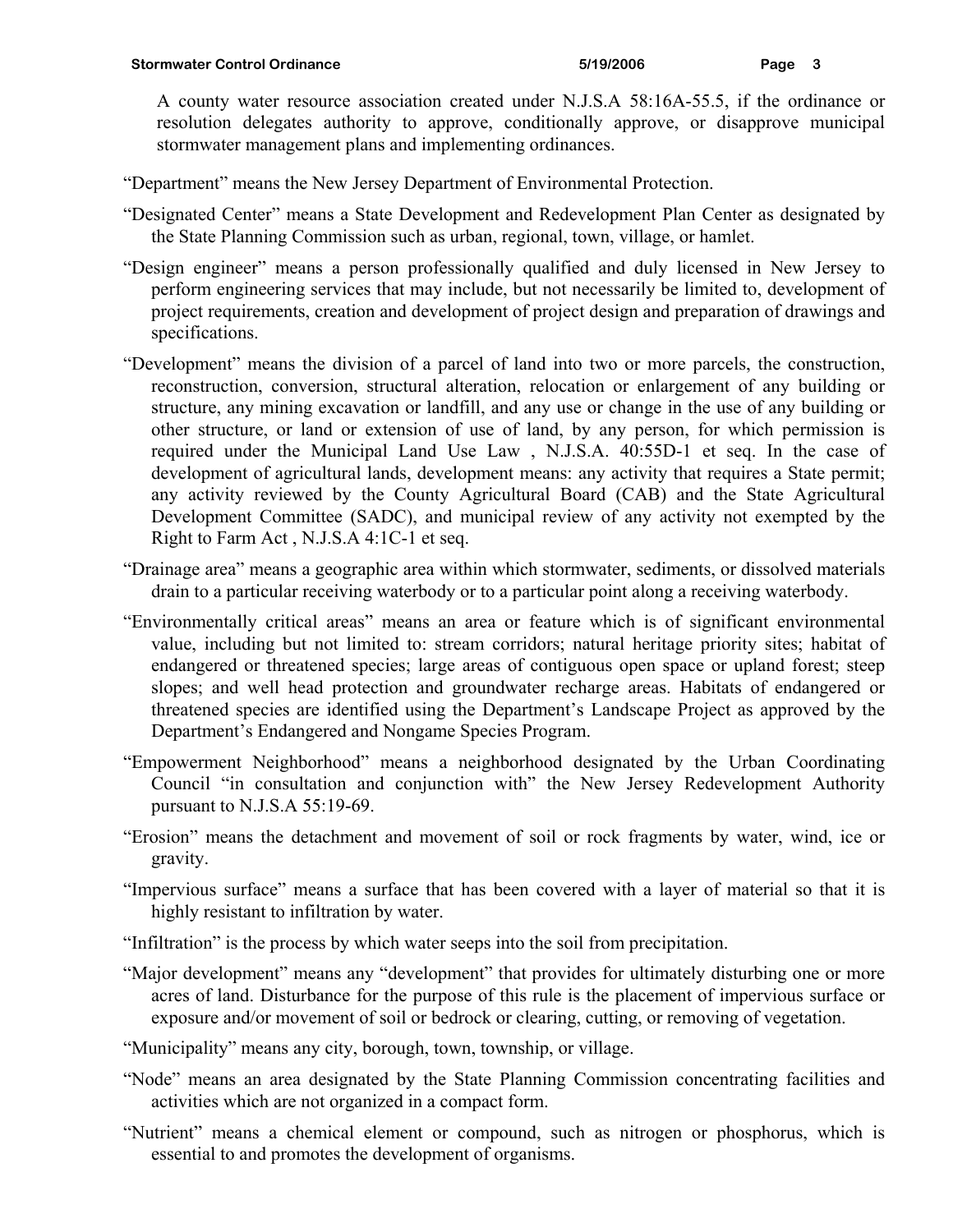- "Person" means any individual, corporation, company, partnership, firm, association, the Township of North Brunswick, or political subdivision of this State subject to municipal jurisdiction pursuant to the Municipal Land Use Law, N.J.S.A. 40:55D-1 et seq.
- "Pollutant" means any dredged spoil, solid waste, incinerator residue, filter backwash, sewage, garbage, refuse, oil, grease, sewage sludge, munitions, chemical wastes, biological materials, medical wastes, radioactive substance (except those regulated under the Atomic Energy Act of 1954, as amended (42 U.S.C. 2011 et seq.), thermal waste, wrecked or discarded equipment, rock, sand, cellar dirt, industrial, municipal, agricultural, and construction waste or runoff, or other residue discharged directly or indirectly to the land, ground waters or surface waters of the State, or to a domestic treatment works. "Pollutant" includes both hazardous and nonhazardous pollutants.
- "Recharge" means the amount of water from precipitation that infiltrates into the ground and is not evapotranspired.
- "Responsible Person" Person or Persons responsible for maintenance of site specific stormwater management measures.
- "Sediment" means solid material, mineral or organic, that is in suspension, is being transported, or has been moved from its site of origin by air, water or gravity as a product of erosion.
- "Site" means the lot or lots upon which a major development is to occur or has occurred.
- "Soil" means all unconsolidated mineral and organic material of any origin.
- "State Development and Redevelopment Plan Metropolitan Planning Area (PA1)" means an area delineated on the State Plan Policy Map and adopted by the State Planning Commission that is intended to be the focus for much of the state's future redevelopment and revitalization efforts.
- "State Plan Policy Map" is defined as the geographic application of the State Development and Redevelopment Plan's goals and statewide policies, and the official map of these goals and policies.
- "Stormwater" means water resulting from precipitation (including rain and snow) that runs off the land's surface, is transmitted to the subsurface, or is captured by separate storm sewers or other sewage or drainage facilities, or conveyed by snow removal equipment.
- "Stormwater runoff" means water flow on the surface of the ground or in storm sewers, resulting from precipitation.
- "Stormwater management basin" means an excavation or embankment and related areas designed to retain stormwater runoff. A stormwater management basin may either be normally dry (that is, a detention basin or infiltration basin), retain water in a permanent pool (a retention basin), or be planted mainly with wetland vegetation (most constructed stormwater wetlands).
- "Stormwater management measure" means any structural or nonstructural strategy, practice, technology, process, program, or other method intended to control or reduce stormwater runoff and associated pollutants, or to induce or control the infiltration or groundwater recharge of stormwater or to eliminate illicit or illegal non-stormwater discharges into stormwater conveyances.
- "Tidal Flood Hazard Area" means a flood hazard area, which may be influenced by stormwater runoff from inland areas, but which is primarily caused by the Atlantic Ocean.
- "Urban Coordinating Council Empowerment Neighborhood" means a neighborhood given priority access to State resources through the New Jersey Redevelopment Authority.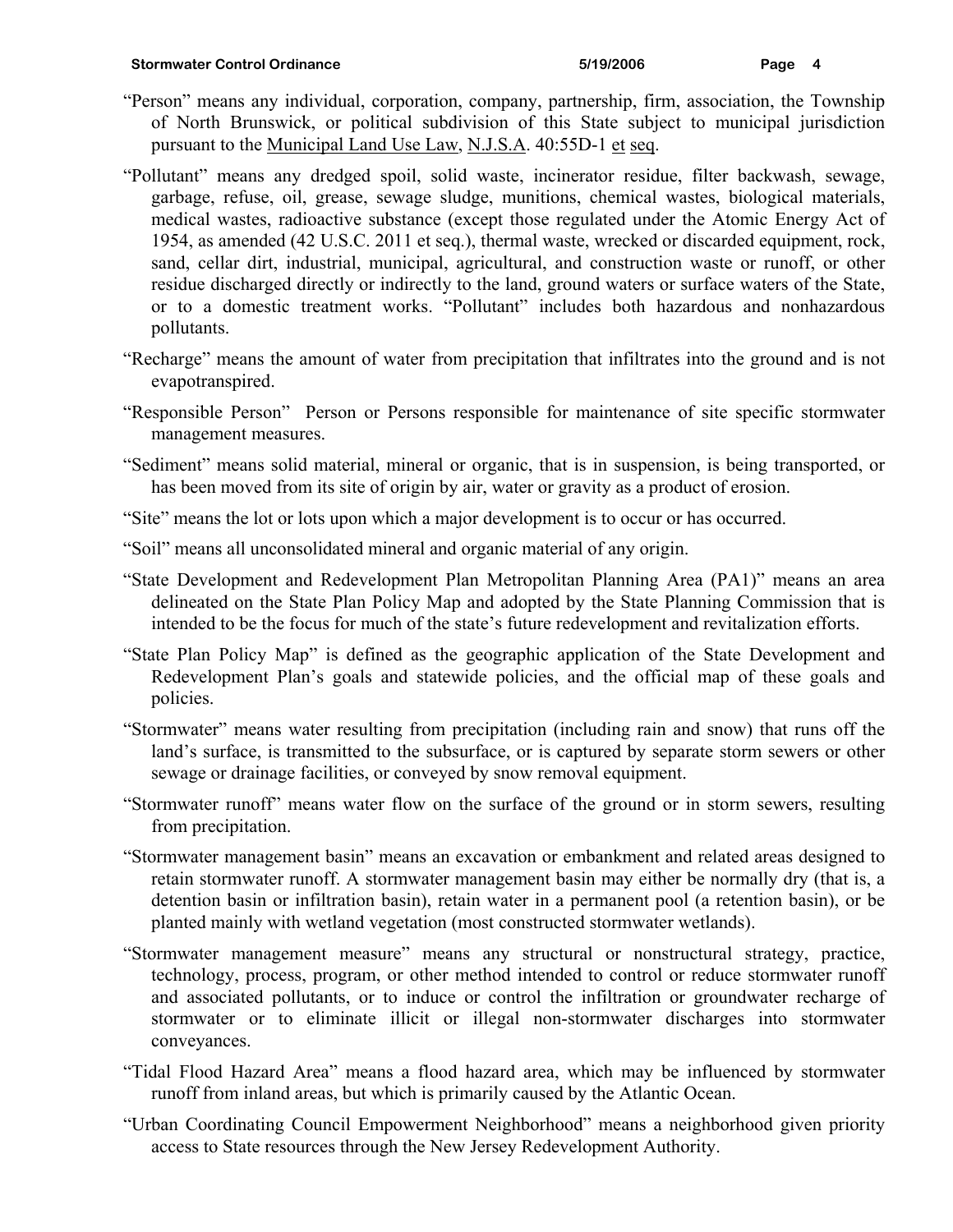- "Urban Enterprise Zones" means a zone designated by the New Jersey Enterprise Zone Authority pursuant to the New Jersey Urban Enterprise Zones Act, N.J.S.A. 52:27H-60 et. seq.
- "Urban Redevelopment Area" is defined as previously developed portions of areas:
	- (1) Delineated on the State Plan Policy Map (SPPM) as the Metropolitan Planning Area (PA1), Designated Centers, Cores or Nodes;
	- (2) Designated as CAFRA Centers, Cores or Nodes;
	- (3) Designated as Urban Enterprise Zones; and
	- (4) Designated as Urban Coordinating Council Empowerment Neighborhoods.
- "Waters of the State" means the ocean and its estuaries, all springs, streams, wetlands, and bodies of surface or ground water, whether natural or artificial, within the boundaries of the State of New Jersey or subject to its jurisdiction.
- "Wetlands" or "wetland" means an area that is inundated or saturated by surface water or ground water at a frequency and duration sufficient to support, and that under normal circumstances does support, a prevalence of vegetation typically adapted for life in saturated soil conditions, commonly known as hydrophytic vegetation.

### **Section 3: General Standards**

- A. Design and Performance Standards for Stormwater Management Measures
	- 1. Stormwater management measures for major development shall be developed to meet the erosion control, groundwater recharge, stormwater runoff quantity, and stormwater runoff quality standards in Section 4. To the maximum extent practicable, these standards shall be met by incorporating nonstructural stormwater management strategies into the design. If these strategies alone are not sufficient to meet these standards, structural stormwater management measures necessary to meet these standards shall be incorporated into the design.
	- 2. The standards in this ordinance apply only to new major development and are intended to minimize the impact of stormwater runoff on water quality and water quantity in receiving water bodies and maintain groundwater recharge. The standards do not apply to new major development to the extent that alternative design and performance standards are applicable under a regional stormwater management plan or Water Quality Management Plan adopted in accordance with Department rules.

*Note: Alternative standards shall provide at least as much protection from stormwater-related*  loss of groundwater recharge, stormwater quantity and water quality impacts of major *development projects as would be provided under the standards in N.J.A.C. 7:8-5.* 

## **Section 4: Stormwater Management Requirements for Major Development**

- A. The development shall incorporate a maintenance plan for the stormwater management measures incorporated into the design of a major development in accordance with Section 10.
- B. Stormwater management measures shall avoid adverse impacts of concentrated flow on habitat for threatened and endangered species as documented in the Department' Landscape Project or Natural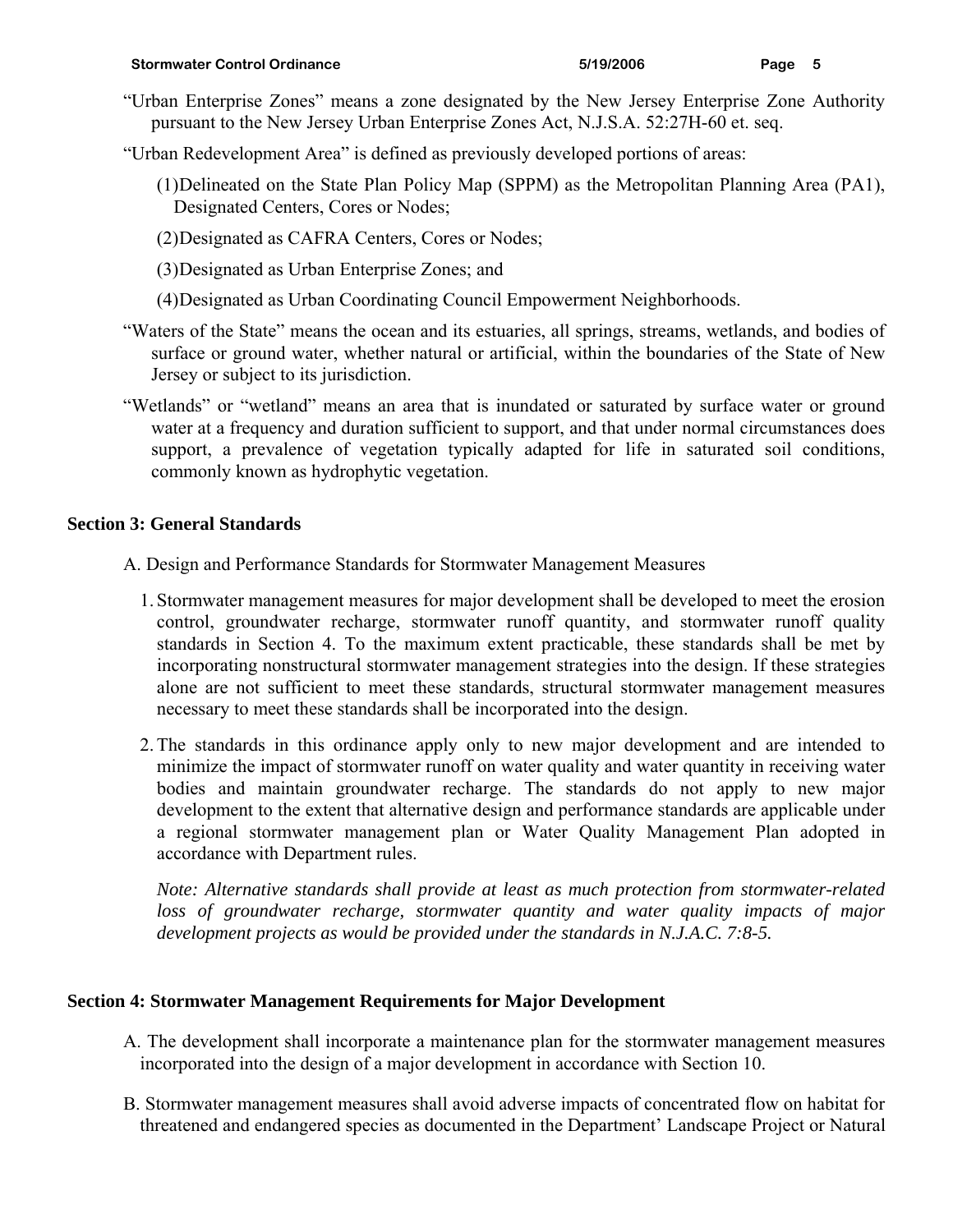- C. The following linear development projects are Conditionally exempted from the groundwater recharge, stormwater runoff quantity, and stormwater runoff quality requirements of Sections 4.F and  $4.G$ :
	- 1. The construction of an underground utility line provided that the disturbed areas are revegetated upon completion;
	- 2. The construction of an aboveground utility line provided that the existing conditions are maintained to the maximum extent practicable; and
	- 3. The construction of a public pedestrian access, such as a sidewalk or trail with a maximum width of 14 feet, provided that the access is made of permeable material.
- D. A waiver from strict compliance from the groundwater recharge, stormwater runoff quantity, and stormwater runoff quality requirements of Sections 4.F and 4.G may be obtained for the enlargement of an existing public roadway or railroad; or the construction or enlargement of a public pedestrian access, provided that the following conditions are met:
	- 1. The applicant demonstrates that there is a public need for the project that cannot be accomplished by any other means;
	- 2. The applicant demonstrates through an alternatives analysis, that through the use of nonstructural and structural stormwater management strategies and measures, the option selected complies with the requirements of Sections 4.F and 4.G to the maximum extent practicable;
	- 3. The applicant demonstrates that, in order to meet the requirements of Sections 4.F and 4.G, existing structures currently in use, such as homes and buildings, would need to be condemned; and
	- 4. The applicant demonstrates that it does not own or have other rights to areas, including the potential to obtain through condemnation lands not falling under D.3 above within the upstream drainage area of the receiving stream, that would provide additional opportunities to mitigate the requirements of Sections 4.F and 4.G that were not achievable on-site.
- E. Nonstructural Stormwater Management Strategies
	- 1. To the maximum extent practicable, the standards in Sections 4.F and 4.G shall be met by incorporating nonstructural stormwater management strategies set forth at Section 4.E into the design. The applicant shall identify the nonstructural measures incorporated into the design of the project. If the applicant contends that it is not feasible for engineering, environmental, or safety reasons to incorporate any nonstructural stormwater management measures identified in Paragraph 2 below into the design of a particular project, the applicant shall identify the strategy considered and provide a basis for the contention.
	- 2. Nonstructural stormwater management strategies incorporated into site design shall:
		- a. Protect areas that provide water quality benefits or areas particularly susceptible to erosion and sediment loss;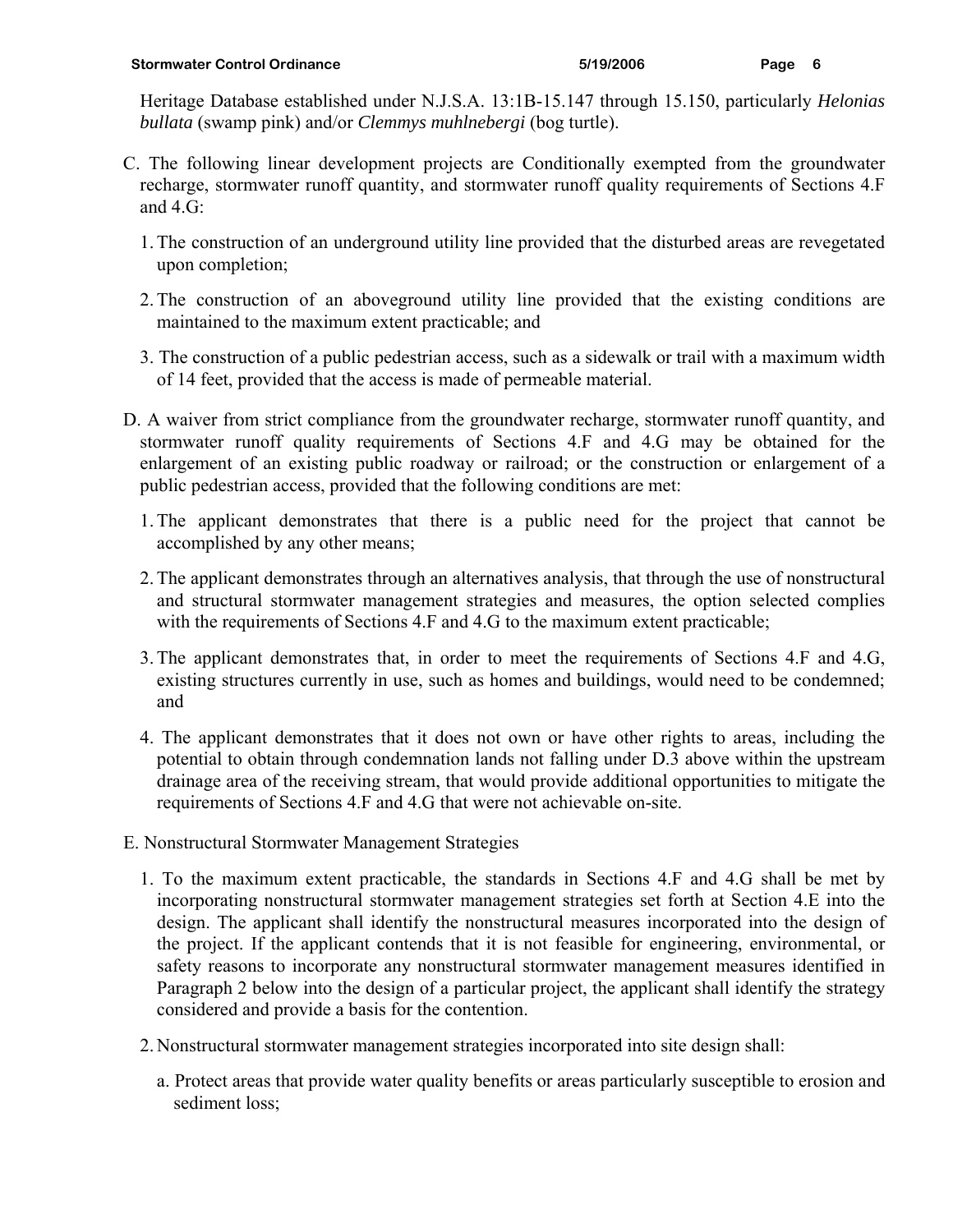- b. Minimize impervious surfaces and break up or disconnect the flow of runoff over impervious surfaces;
- c. Maximize the protection of natural drainage features and vegetation;
- d. Minimize the decrease in the "time of concentration" from pre-construction to post construction. "Time of concentration" is defined as the time it takes for runoff to travel from the hydraulically most distant point of the watershed to the point of interest within a watershed;
- e. Minimize land disturbance including clearing and grading;
- f. Minimize soil compaction;
- g. Provide low-maintenance landscaping that encourages retention and planting of native vegetation and minimizes the use of lawns, fertilizers and pesticides;
- h. Provide vegetated open-channel conveyance systems discharging into and through stable vegetated areas;
- i. Provide other source controls to prevent or minimize the use or exposure of pollutants at the site, in order to prevent or minimize the release of those pollutants into stormwater runoff. Such source controls include, but are not limited to:
	- (1) Site design features that help to prevent accumulation of trash and debris in drainage systems, including features that satisfy Section 4.E.3. below;
	- (2) Site design features that help to prevent discharge of trash and debris from drainage systems;
	- (3) Site design features that help to prevent and/or contain spills or other harmful accumulations of pollutants at industrial or commercial developments; and
	- (4) When establishing vegetation after land disturbance, applying fertilizer in accordance with the requirements established under the Soil Erosion and Sediment Control Act, N.J.S.A. 4:24-39 et seq., and implementing rules.
- 3. Site design features identified under Section 4.E.2.i.(2) above shall comply with the following standard to control passage of solid and floatable materials through storm drain inlets. For purposes of this paragraph, "solid and floatable materials" means sediment, debris, trash, and other floating, suspended, or settleable solids. For exemptions to this standard see Section 4.E.3.c below.
	- a. Design engineers shall use either of the following grates whenever they use a grate in pavement or another ground surface to collect stormwater from that surface into a storm drain or surface water body under that grate:
		- (1) The New Jersey Department of Transportation (NJDOT) bicycle safe grate, which is described in Chapter 2.4 of the NJDOT Bicycle Compatible Roadways and Bikeways Planning and Design Guidelines (April 1996); or
		- (2) A different grate, if each individual clear space in that grate has an area of no more than seven (7.0) square inches, or is no greater than 0.5 inches across the smallest dimension.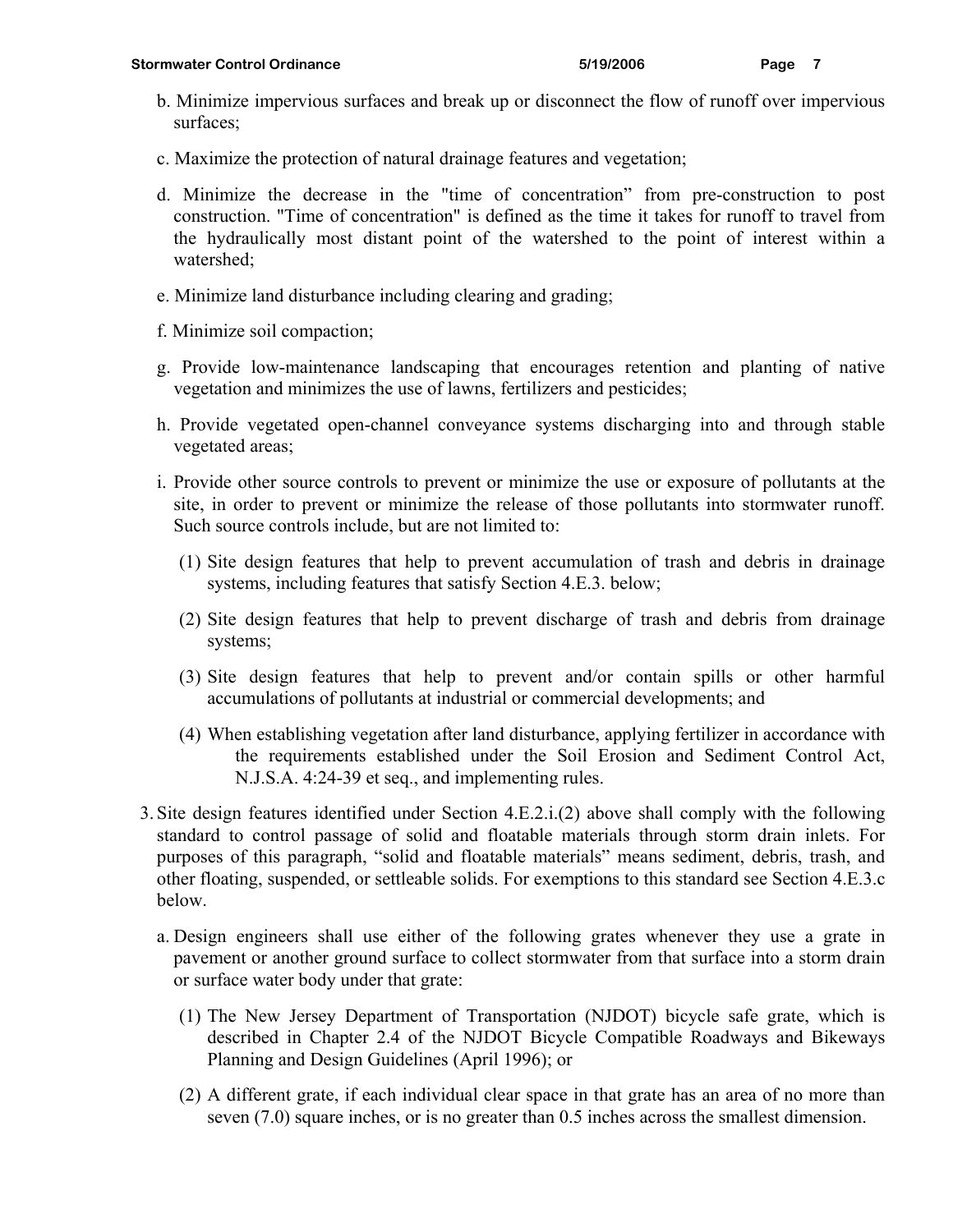Examples of grates subject to this standard include grates in grate inlets, the grate portion (non-curb-opening portion) of combination inlets, grates on storm sewer manholes, ditch grates, trench grates, and grates of spacer bars in slotted drains. Examples of ground surfaces include surfaces of roads (including bridges), driveways, parking areas, bikeways, plazas, sidewalks, lawns, fields, open channels, and stormwater basin floors.

- b. Whenever design engineers use a curb-opening inlet, the clear space in that curb opening (or each individual clear space, if the curb opening has two or more clear spaces) shall have an area of no more than seven (7.0) square inches, or be no greater than two (2.0) inches across the smallest dimension.
- c. This standard does not apply:
	- (1) Where the review agency determines that this standard would cause inadequate hydraulic performance that could not practicably be overcome by using additional or larger storm drain inlets that meet these standards;
	- (2) Where flows from the water quality design storm as specified in Section 4.G.1 are conveyed through any device (e.g., end of pipe netting facility, manufactured treatment device, or a catch basin hood) that is designed, at a minimum, to prevent delivery of all solid and floatable materials that could not pass through one of the following:
		- (a) A rectangular space four and five-eighths inches long and one and one-half inches wide (this option does not apply for outfall netting facilities); or
		- (b) A bar screen having a bar spacing of 0.5 inches.
	- (3) Where flows are conveyed through a trash rack that has parallel bars with one-inch (1") spacing between the bars, to the elevation of the water quality design storm as specified in Section 4.G.1; or
	- (4) Where the New Jersey Department of Environmental Protection determines, pursuant to the New Jersey Register of Historic Places Rules at N.J.A.C. 7:4-7.2(c), that action to meet this standard is an undertaking that constitutes an encroachment or will damage or destroy the New Jersey Register listed historic property.
- 4. Any land area used as a nonstructural stormwater management measure to meet the performance standards in Sections 4.F and 4.G shall be dedicated to a government agency, subjected to a conservation restriction filed with the appropriate County Clerk's office, or subject to an approved equivalent restriction that ensures that measure or an equivalent stormwater management measure approved by the reviewing agency is maintained in perpetuity.
- 5. Guidance for nonstructural stormwater management strategies is available in the New Jersey Stormwater Best Management Practices Manual. The BMP Manual may be obtained from the address identified in Section 7, or found on the Department's website at www.njstormwater.org.
- F. Erosion Control, Groundwater Recharge and Runoff Quantity Standards
	- 1. This subsection contains minimum design and performance standards to control erosion, encourage and control infiltration and groundwater recharge, and control stormwater runoff quantity impacts of major development.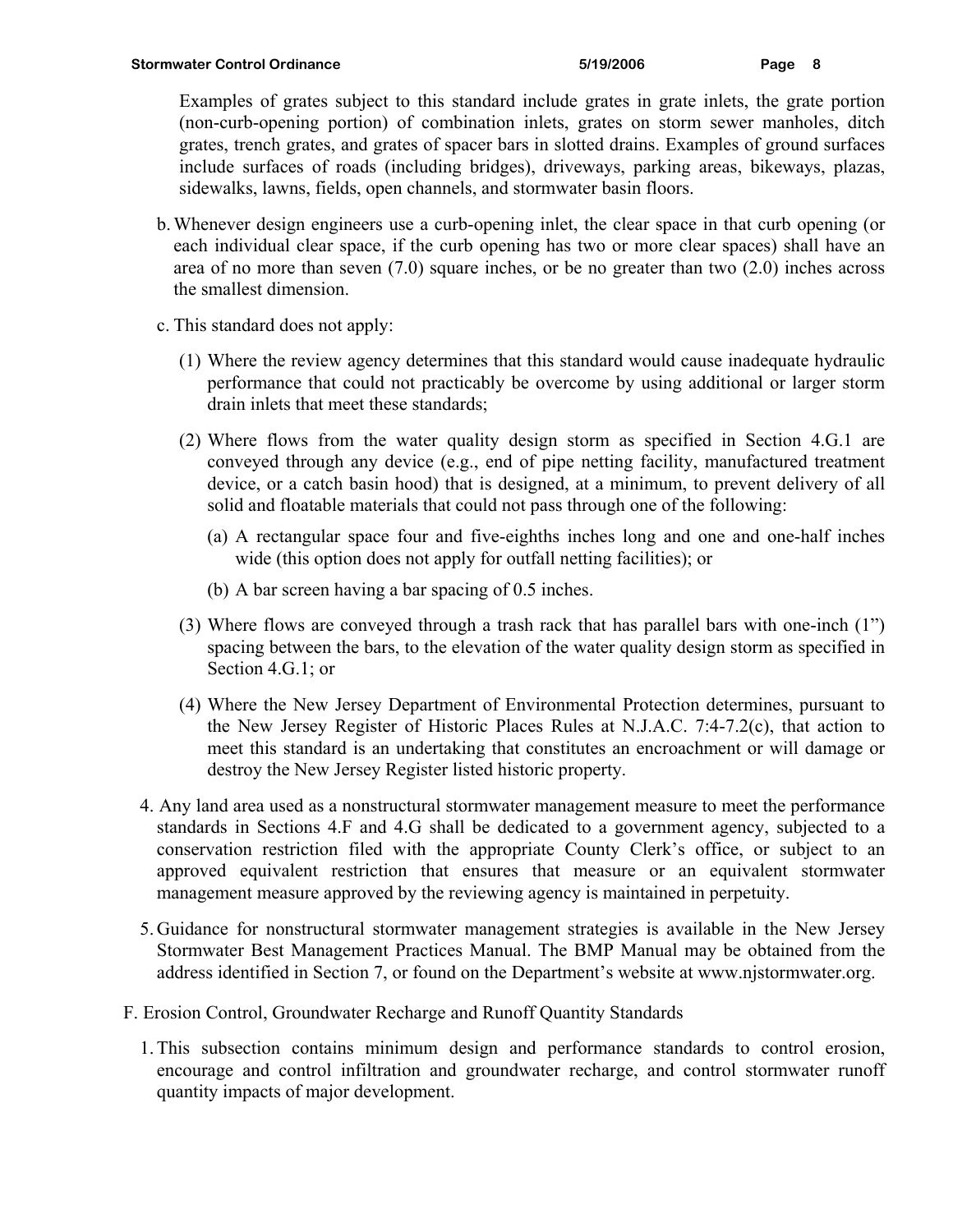- a. The minimum design and performance standards for erosion control are those established under the Soil Erosion and Sediment Control Act, N.J.S.A. 4:24-39 et seq. and implementing rules.
- b. The minimum design and performance standards for groundwater recharge are as follows:
	- (1) The design engineer shall, using the assumptions and factors for stormwater runoff and groundwater recharge calculations at Section 5, either:
		- (a) Demonstrate through hydrologic and hydraulic analysis that the site and its stormwater management measures maintain 100 percent of the average annual pre-construction groundwater recharge volume for the site; or
		- (b) Demonstrate through hydrologic and hydraulic analysis that the increase of stormwater runoff volume from pre-construction to post-construction for the 2-year storm is infiltrated.
	- (2) This groundwater recharge requirement does not apply to projects within the "urban redevelopment area," or to projects subject to (3) below.
	- (3) The following types of stormwater shall not be recharged:
		- (a) Stormwater from areas of high pollutant loading. High pollutant loading areas are areas in industrial and commercial developments where solvents and/or petroleum products are loaded/unloaded, stored, or applied, areas where pesticides are loaded/unloaded or stored; areas where hazardous materials are expected to be present in greater than "reportable quantities" as defined by the United States Environmental Protection Agency (EPA) at 40 CFR 302.4; areas where recharge would be inconsistent with Department approved remedial action work plan or landfill closure plan and areas with high risks for spills of toxic materials, such as gas stations and vehicle maintenance facilities; and
		- (b) Industrial stormwater exposed to "source material." "Source material" means any material(s) or machinery, located at an industrial facility, that is directly or indirectly related to process, manufacturing or other industrial activities, which could be a source of pollutants in any industrial stormwater discharge to groundwater. Source materials include, but are not limited to, raw materials; intermediate products; final products; waste materials; by-products; industrial machinery and fuels, and lubricants, solvents, and detergents that are related to process, manufacturing, or other industrial activities that are exposed to stormwater.
	- (4) The design engineer shall assess the hydraulic impact on the groundwater table and design the site so as to avoid adverse hydraulic impacts. Potential adverse hydraulic impacts include, but are not limited to, exacerbating a naturally or seasonally high water table so as to cause surficial ponding, flooding of basements, or interference with the proper operation of subsurface sewage disposal systems and other subsurface structures in the vicinity or downgradient of the groundwater recharge area.
- c. In order to control stormwater runoff quantity impacts, the design engineer shall, using the assumptions and factors for stormwater runoff calculations at Section 5, complete one of the following:
	- (1) Demonstrate through hydrologic and hydraulic analysis that for stormwater leaving the site, post-construction runoff hydrographs for the two, 10, and 100-year storm events do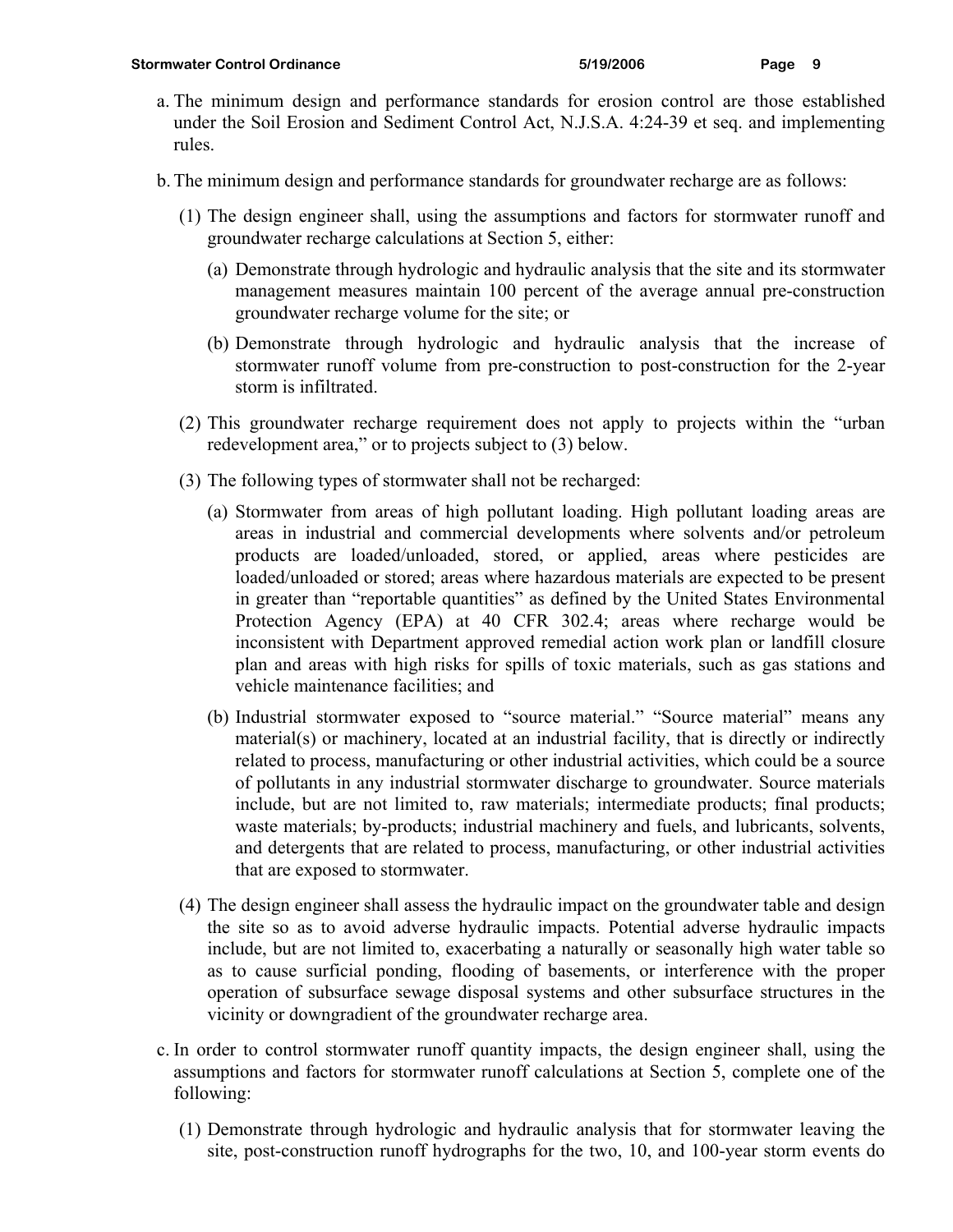- (2) Demonstrate through hydrologic and hydraulic analysis that there is no increase, as compared to the pre-construction condition, in the peak runoff rates of stormwater leaving the site for the two, 10, and 100-year storm events and that the increased volume or change in timing of stormwater runoff will not increase flood damage at or downstream of the site. This analysis shall include the analysis of impacts of existing land uses and projected land uses assuming full development under existing zoning and land use ordinances in the drainage area;
- (3) Design stormwater management measures so that the post-construction peak runoff rates for the 2, 10 and 100 year storm events are 50, 75 and 80 percent, respectively, of the preconstruction peak runoff rates. The percentages apply only to the post-construction stormwater runoff that is attributable to the portion of the site on which the proposed development or project is to be constructed. The percentages shall not be applied to postconstruction stormwater runoff into tidal flood hazard areas if the increased volume of stormwater runoff will not increase flood damages below the point of discharge; or
- (4) In tidal flood hazard areas, stormwater runoff quantity analysis in accordance with (1), (2) and (3) above shall only be applied if the increased volume of stormwater runoff could increase flood damages below the point of discharge.
- 2. Any application for a new agricultural development that meets the definition of major development at Section 2 shall be submitted to the appropriate Soil Conservation District for review and approval in accordance with the requirements of this section and any applicable Soil Conservation District guidelines for stormwater runoff quantity and erosion control. For the purposes of this section, "agricultural development" means land uses normally associated with the production of food, fiber and livestock for sale. Such uses do not include the development of land for the processing or sale of food and the manufacturing of agriculturally related products.
- G. Stormwater Runoff Quality Standards
	- 1. Stormwater management measures shall be designed to reduce the post-construction load of total suspended solids (TSS) in stormwater runoff by 80 percent of the anticipated load from the developed site, expressed as an annual average. Stormwater management measures shall only be required for water quality control if an additional 1/4 acre of impervious surface is being proposed on a development site. The requirement to reduce TSS does not apply to any stormwater runoff in a discharge regulated under a numeric effluent limitation for TSS imposed under the New Jersey Pollution Discharge Elimination System (NJPDES) rules, N.J.A.C. 7:14A, or in a discharge specifically exempt under a NJPDES permit from this requirement. The water quality design storm is 1.25 inches of rainfall in two hours. Water quality calculations shall take into account the distribution of rain from the water quality design storm, as reflected in Table 1. The calculation of the volume of runoff may take into account the implementation of nonstructural and structural stormwater management measures.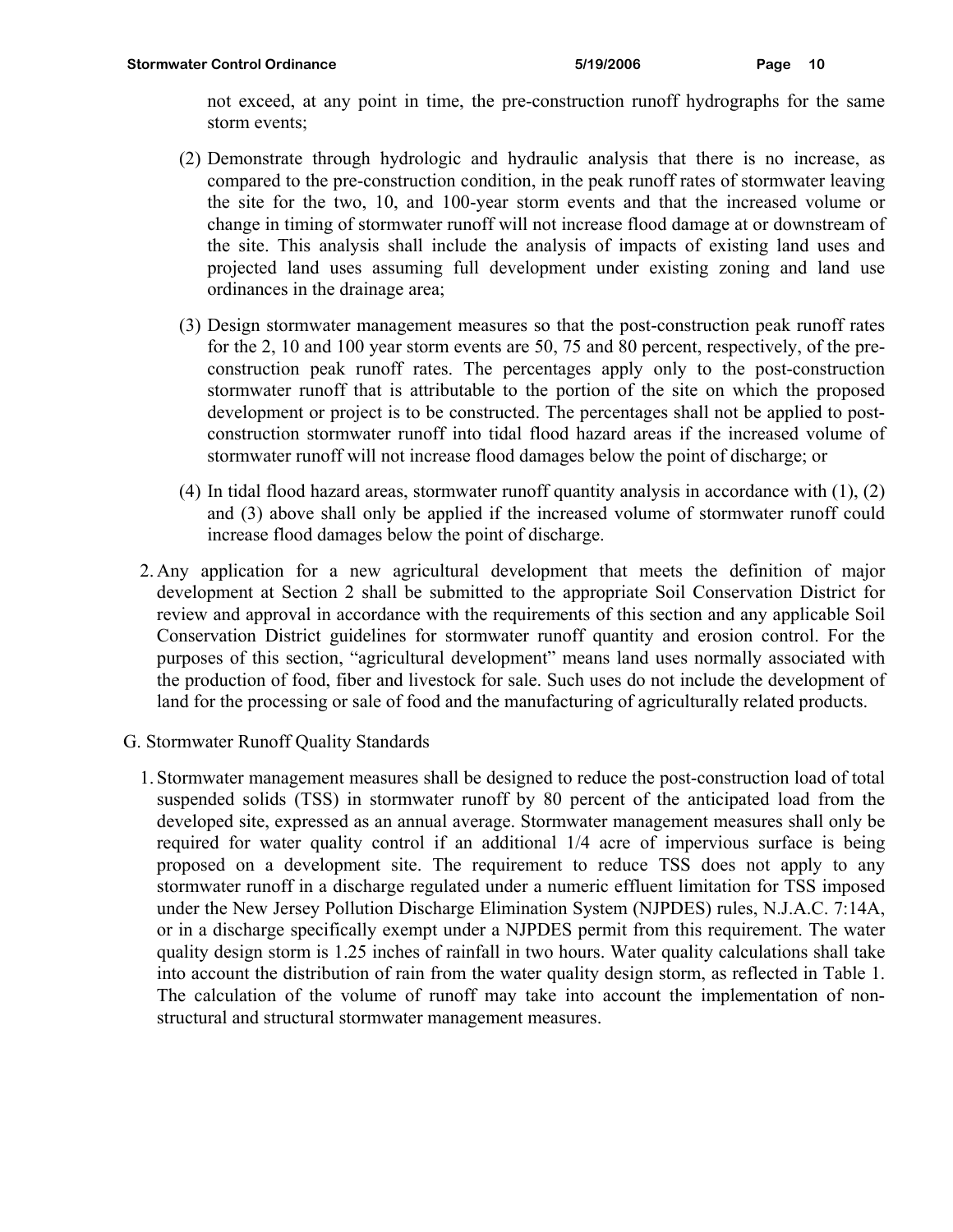| Table 1: Water Quality Design Storm Distribution |                                    |                   |                                    |  |  |  |
|--------------------------------------------------|------------------------------------|-------------------|------------------------------------|--|--|--|
| Time<br>(Minutes)                                | Cumulative<br>Rainfall<br>(Inches) | Time<br>(Minutes) | Cumulative<br>Rainfall<br>(Inches) |  |  |  |
| $\theta$                                         | 0.0000                             | 65                | 0.8917                             |  |  |  |
| 5                                                | 0.0083                             | 70                | 0.9917                             |  |  |  |
| 10                                               | 0.0166                             | 75                | 1.0500                             |  |  |  |
| 15                                               | 0.0250                             | 80                | 1.0840                             |  |  |  |
| 20                                               | 0.0500                             | 85                | 1.1170                             |  |  |  |
| 25                                               | 0.0750                             | 90                | 1.1500                             |  |  |  |
| 30                                               | 0.1000                             | 95                | 1.1750                             |  |  |  |
| 35                                               | 0.1330                             | 100               | 1.2000                             |  |  |  |
| 40                                               | 0.1660                             | 105               | 1.2250                             |  |  |  |
| 45                                               | 0.2000                             | 110               | 1.2334                             |  |  |  |
| 50                                               | 0.2583                             | 115               | 1.2417                             |  |  |  |
| 55                                               | 0.3583                             | 120               | 1.2500                             |  |  |  |
| 60                                               | 0.6250                             |                   |                                    |  |  |  |

- 2. For purposes of TSS reduction calculations, Table 2 below presents the presumed removal rates for certain BMPs designed in accordance with the New Jersey Stormwater Best Management Practices Manual. The BMP Manual may be obtained from the address identified in Section 7, or found on the Department's website at www.njstormwater.org. The BMP Manual and other sources of technical guidance are listed in Section 7. TSS reduction shall be calculated based on the removal rates for the BMPs in Table 2 below. Alternative removal rates and methods of calculating removal rates may be used if the design engineer provides documentation demonstrating the capability of these alternative rates and methods to the review agency. A copy of any approved alternative rate or method of calculating the removal rate shall be provided to the Department at the following address: Division of Watershed Management, New Jersey Department of Environmental Protection, PO Box 418 Trenton, New Jersey, 08625-0418.
- 3. If more than one BMP in series is necessary to achieve the required 80 percent TSS reduction for a site, the applicant shall utilize the following formula to calculate TSS reduction:

 $R = A + B - (AXB)/100$ 

Where

- $R =$  total TSS percent load removal from application of both BMPs, and
- $A =$  the TSS percent removal rate applicable to the first BMP
- $B =$  the TSS percent removal rate applicable to the second BMP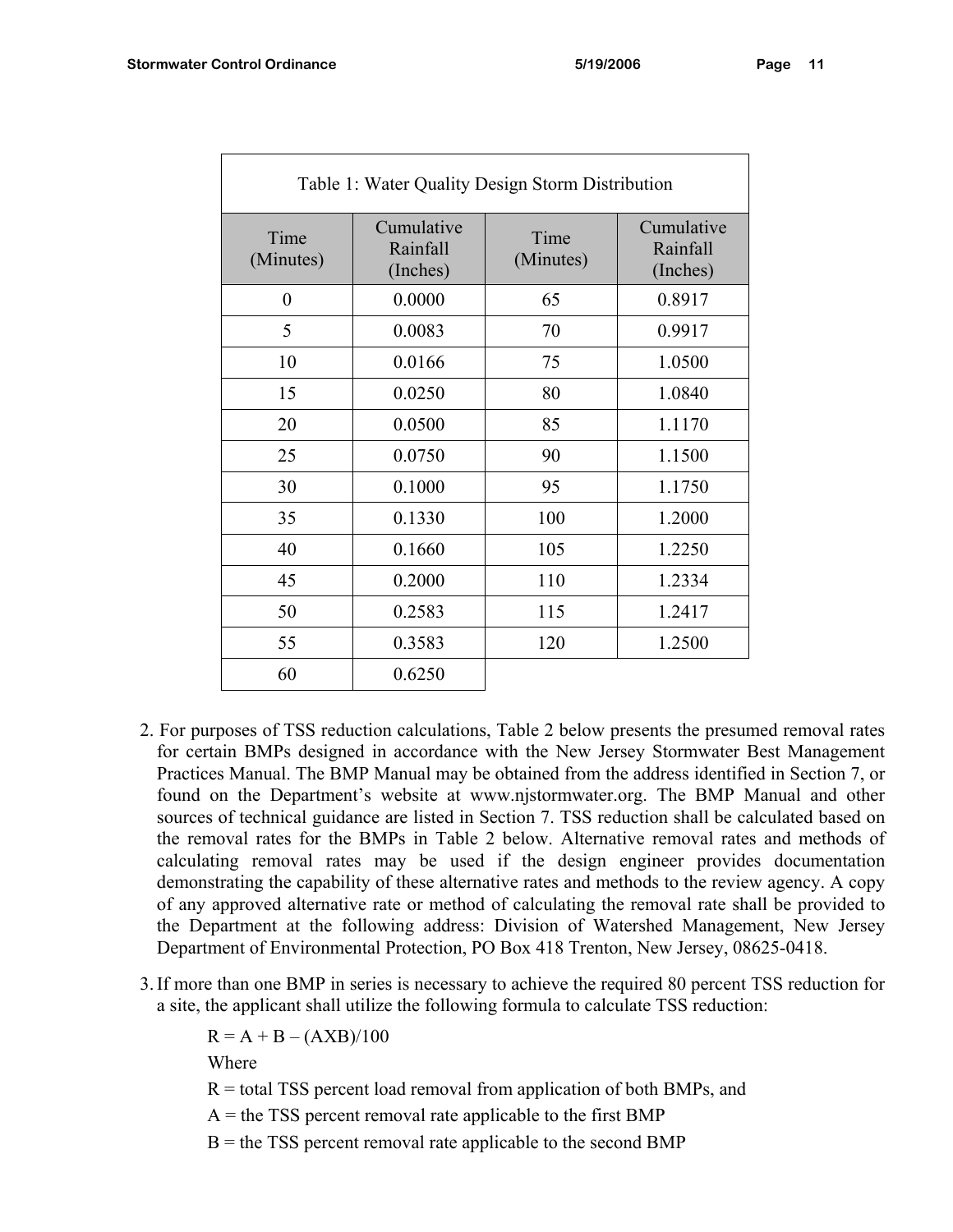| Table 2: TSS Removal Rates for BMPs     |                                    |  |  |  |
|-----------------------------------------|------------------------------------|--|--|--|
| <b>Best Management Practice</b>         | <b>TSS Percent Removal</b><br>Rate |  |  |  |
| <b>Bioretention Systems</b>             | 90                                 |  |  |  |
| Constructed Stormwater<br>Wetland       | 90                                 |  |  |  |
| <b>Extended Detention Basin</b>         | $40 - 60$                          |  |  |  |
| Infiltration Structure                  | 80                                 |  |  |  |
| <b>Manufactured Treatment</b><br>Device | See Section 6.C                    |  |  |  |
| Sand Filter                             | 80                                 |  |  |  |
| Vegetative Filter Strip                 | 60-80                              |  |  |  |
| Wet Pond                                | 50-90                              |  |  |  |

- 4. If there is more than one onsite drainage area, the 80 percent TSS removal rate shall apply to each drainage area, unless the runoff from the subareas converge on site in which case the removal rate can be demonstrated through a calculation using a weighted average.
- 5. Stormwater management measures shall also be designed to reduce, to the maximum extent feasible, the post-construction nutrient load of the anticipated load from the developed site in stormwater runoff generated from the water quality design storm. In achieving reduction of nutrients to the maximum extent feasible, the design of the site shall include nonstructural strategies and structural measures that optimize nutrient removal while still achieving the performance standards in Sections 4.F and 4.G.
- 6. Additional information and examples are contained in the New Jersey Stormwater Best Management Practices Manual, which may be obtained from the address identified in Section 7.
- 7. In accordance with the definition of FW1 at N.J.A.C. 7:9B-1.4, stormwater management measures shall be designed to prevent any increase in stormwater runoff to waters classified as FW1.
- 8. Special water resource protection areas shall be established along all waters designated Category One at N.J.A.C. 7:9B, and perennial or intermittent streams that drain into or upstream of the Category One waters as shown on the USGS Quadrangle Maps or in the County Soil Surveys, within the associated HUC14 drainage area. These areas shall be established for the protection of water quality, aesthetic value, exceptional ecological significance, exceptional recreational significance, exceptional water supply significance, and exceptional fisheries significance of those established Category One waters. These areas shall be designated and protected as follows:
	- a. The applicant shall preserve and maintain a special water resource protection area in accordance with one of the following: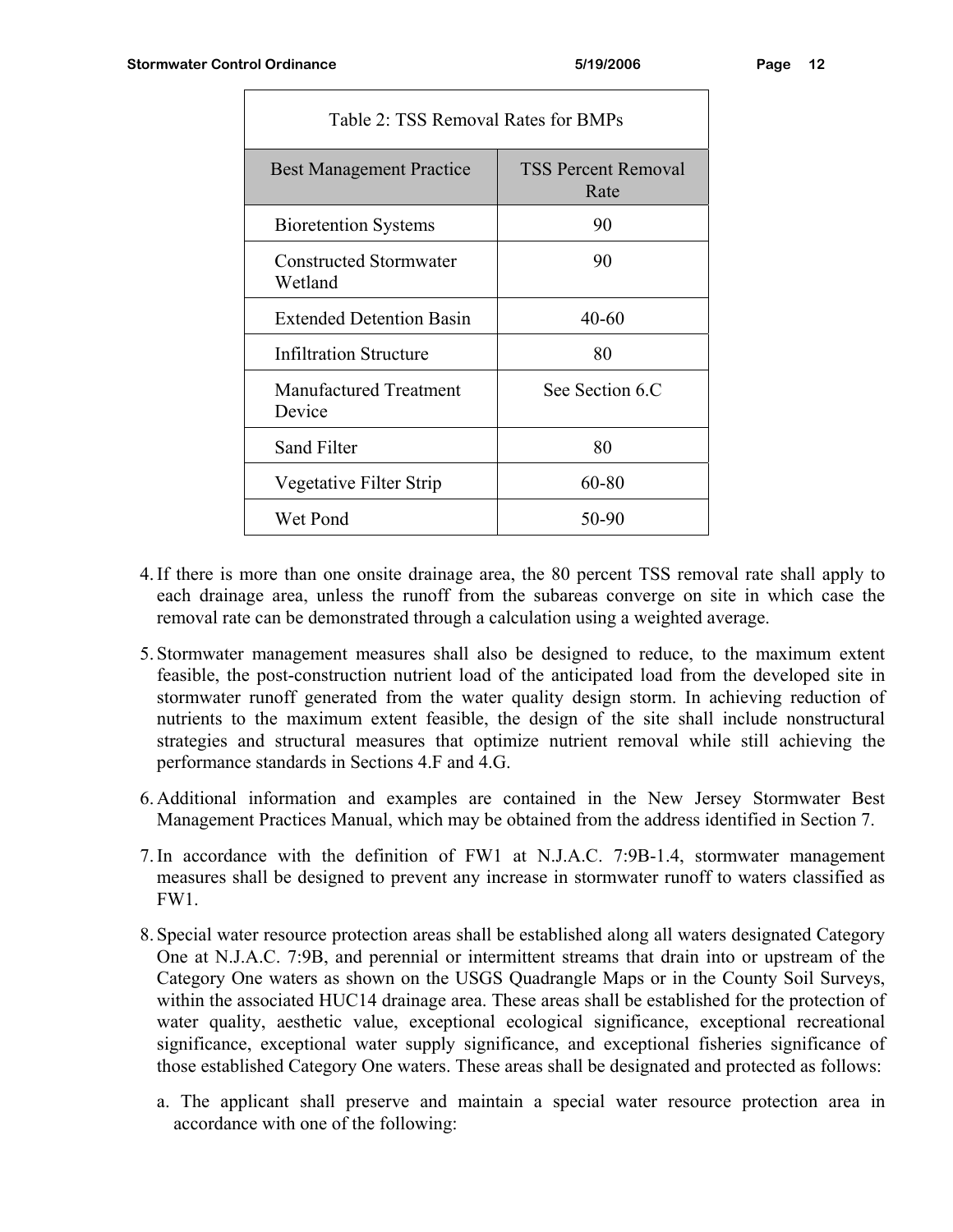- (1) A 300-foot special water resource protection area shall be provided on each side of the waterway, measured perpendicular to the waterway from the top of the bank outwards or from the centerline of the waterway where the bank is not defined, consisting of existing vegetation or vegetation allowed to follow natural succession is provided.
- (2) Encroachment within the designated special water resource protection area under Subsection (1) above shall only be allowed where previous development or disturbance has occurred (for example, active agricultural use, parking area or maintained lawn area). The encroachment shall only be allowed where applicant demonstrates that the functional value and overall condition of the special water resource protection area will be maintained to the maximum extent practicable. In no case shall the remaining special water resource protection area be reduced to less than 150 feet as measured perpendicular to the top of bank of the waterway or centerline of the waterway where the bank is undefined. All encroachments proposed under this subparagraph shall be subject to review and approval by the Department.
- b. All stormwater shall be discharged outside of and flow through the special water resource protection area and shall comply with the Standard for Off-Site Stability in the "Standards For Soil Erosion and Sediment Control in New Jersey," established under the Soil Erosion and Sediment Control Act , N.J.S.A. 4:24-39 et seq.
- c. If stormwater discharged outside of and flowing through the special water resource protection area cannot comply with the Standard For Off-Site Stability in the "Standards for Soil Erosion and Sediment Control in New Jersey," established under the Soil Erosion and Sediment Control Act , N.J.S.A. 4:24-39 et seq., then the stabilization measures in accordance with the requirements of the above standards may be placed within the special water resource protection area, provided that:
	- (1) Stabilization measures shall not be placed within 150 feet of the Category One waterway;
	- (2) Stormwater associated with discharges allowed by this section shall achieve a 95 percent TSS post-construction removal rate;
	- (3) Temperature shall be addressed to ensure no impact on the receiving waterway;
	- (4) The encroachment shall only be allowed where the applicant demonstrates that the functional value and overall condition of the special water resource protection area will be maintained to the maximum extent practicable;
	- (5) A conceptual project design meeting shall be held with the appropriate Department staff and Soil Conservation District staff to identify necessary stabilization measures; and
	- (6) All encroachments proposed under this section shall be subject to review and approval by the Department.
- d. A stream corridor protection plan may be developed by a regional stormwater management planning committee as an element of a regional stormwater management plan, or by a municipality through an adopted municipal stormwater management plan. If a stream corridor protection plan for a waterway subject to Section 4.G(8) has been approved by the Department of Environmental Protection, then the provisions of the plan shall be the applicable special water resource protection area requirements for that waterway. A stream corridor protection plan for a waterway subject to G.8 shall maintain or enhance the current functional value and overall condition of the special water resource protection area as defined in G.8.a.(1) above. In no case shall a stream corridor protection plan allow the reduction of the Special Water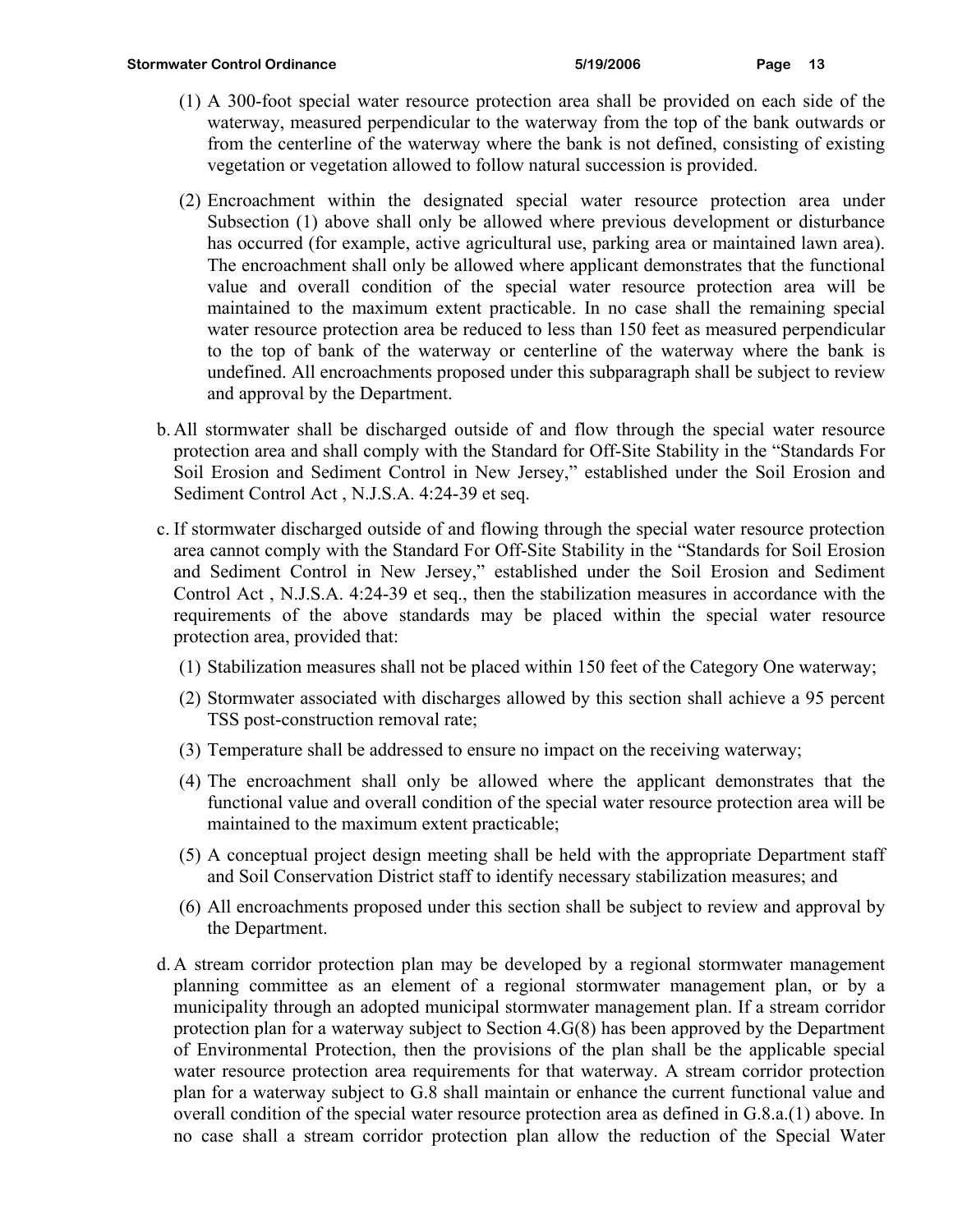Resource Protection Area to less than 150 feet as measured perpendicular to the waterway subject to this subsection.

e. Paragraph G.8 does not apply to the construction of one individual single family dwelling that is not part of a larger development on a lot receiving preliminary or final subdivision approval on or before February 2, 2004, provided that the construction begins on or before February 2, 2009.

### **Section 5: Calculation of Stormwater Runoff and Groundwater Recharge**

- A. Stormwater runoff shall be calculated in accordance with the following:
	- 1. The design engineer shall calculate runoff using one of the following methods:
		- a. The USDA Natural Resources Conservation Service (NRCS) methodology, including the NRCS Runoff Equation and Dimensionless Unit Hydrograph, as described in the NRCS National Engineering Handbook Section 4 – Hydrology and Technical Release 55 – Urban Hydrology for Small Watersheds; or
		- b. The Rational Method for peak flow and the Modified Rational Method for hydrograph computations.
	- 2. For the purpose of calculating runoff coefficients and groundwater recharge, there is a presumption that the pre-construction condition of a site or portion thereof is a wooded land use with good hydrologic condition. The term "runoff coefficient" applies to both the NRCS methodology at Section 5.A.1.a and the Rational and Modified Rational Methods at Section 5.A.1.b. A runoff coefficient or a groundwater recharge land cover for an existing condition may be used on all or a portion of the site if the design engineer verifies that the hydrologic condition has existed on the site or portion of the site for at least five years without interruption prior to the time of application. If more than one land cover have existed on the site during the five years immediately prior to the time of application, the land cover with the lowest runoff potential shall be used for the computations. In addition, there is the presumption that the site is in good hydrologic condition (if the land use type is pasture, lawn, or park), with good cover (if the land use type is woods), or with good hydrologic condition and conservation treatment (if the land use type is cultivation).
	- 3. In computing pre-construction stormwater runoff, the design engineer shall account for all significant land features and structures, such as ponds, wetlands, depressions, hedgerows, or culverts that may reduce pre-construction stormwater runoff rates and volumes.
	- 4. In computing stormwater runoff from all design storms, the design engineer shall consider the relative stormwater runoff rates and/or volumes of pervious and impervious surfaces separately to accurately compute the rates and volume of stormwater runoff from the site. To calculate runoff from unconnected impervious cover, urban impervious area modifications as described in the NRCS Technical Release 55 – Urban Hydrology for Small Watersheds and other methods may be employed.
	- 5. If the invert of the outlet structure of a stormwater management measure is below the flood hazard design flood elevation as defined at N.J.A.C. 7:13, the design engineer shall take into account the effects of tailwater in the design of structural stormwater management measures.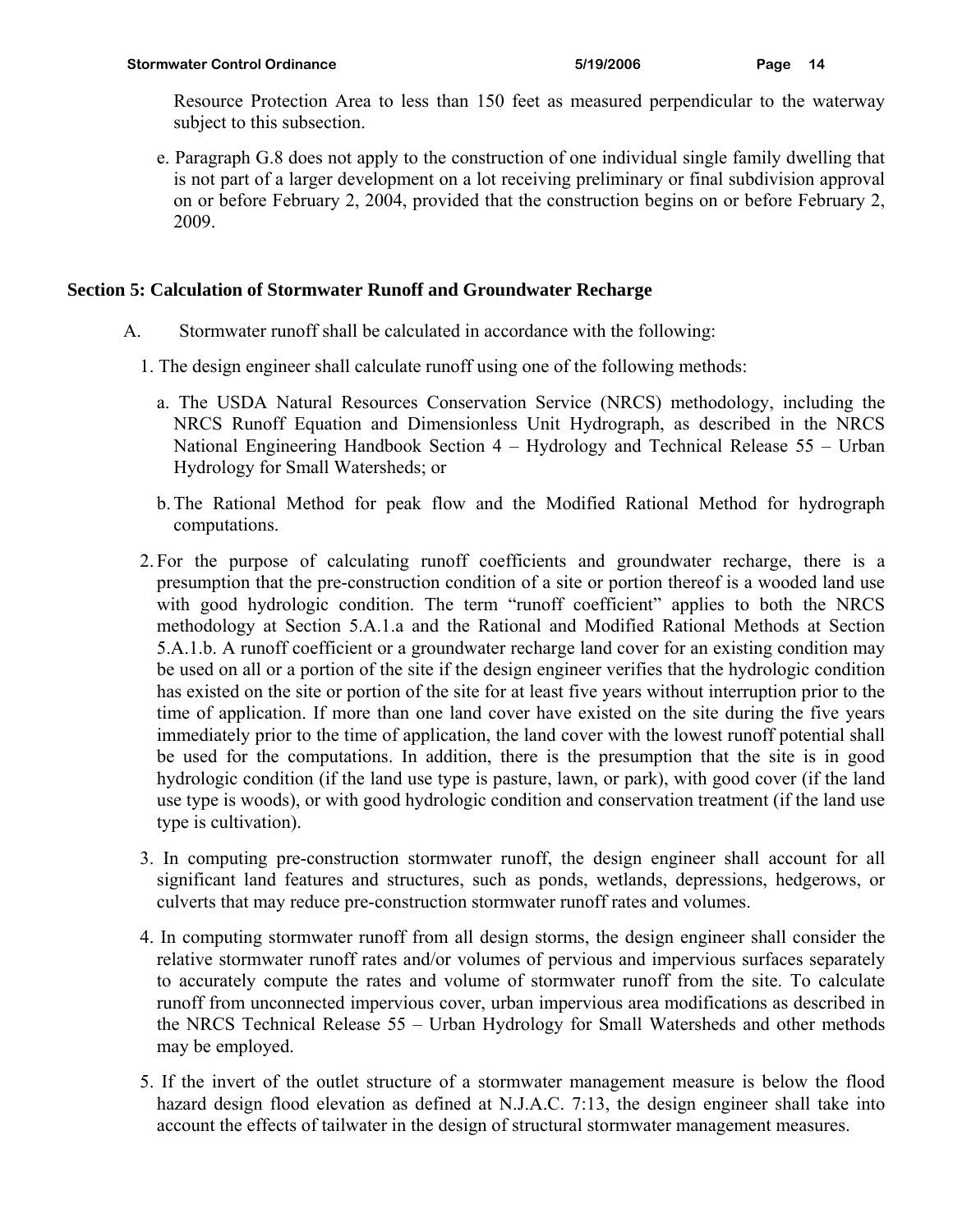- B. Groundwater recharge may be calculated in accordance with the following:
	- 1. The New Jersey Geological Survey Report GSR-32 A Method for Evaluating Ground-Water Recharge Areas in New Jersey, incorporated herein by reference as amended and supplemented. Information regarding the methodology is available from the New Jersey Stormwater Best Management Practices Manual; at http://www.state.nj.us/dep/njgs/; or at New Jersey Geological Survey, 29 Arctic Parkway, P.O. Box 427 Trenton, New Jersey 08625-0427; (609) 984-6587.

#### **Section 6: Standards for Structural Stormwater Management Measures**

- A. Standards for structural stormwater management measures are as follows:
	- 1. Structural stormwater management measures shall be designed to take into account the existing site conditions, including, for example, environmentally critical areas, wetlands; flood-prone areas; slopes; depth to seasonal high water table; soil type, permeability and texture; drainage area and drainage patterns; and the presence of solution-prone carbonate rocks (limestone).
	- 2. Structural stormwater management measures shall be designed to minimize maintenance, facilitate maintenance and repairs, and ensure proper functioning. Trash racks shall be installed at the intake to the outlet structure as appropriate, and shall have parallel bars with one-inch (1") spacing between the bars to the elevation of the water quality design storm. For elevations higher than the water quality design storm, the parallel bars at the outlet structure shall be spaced no greater than one-third  $(1/3)$  the width of the diameter of the orifice or one-third  $(1/3)$  the width of the weir, with a minimum spacing between bars of one-inch and a maximum spacing between bars of six inches. In addition, the design of trash racks must comply with the requirements of Section 8.D.
	- 3. Structural stormwater management measures shall be designed, constructed, and installed to be strong, durable, and corrosion resistant. Measures that are consistent with the relevant portions of the Residential Site Improvement Standards at N.J.A.C. 5:21-7.3, 7.4, and 7.5 shall be deemed to meet this requirement.
	- 4. At the intake to the outlet from the stormwater management basin, the orifice size shall be a minimum of two and one-half inches in diameter.
	- 5. Stormwater management basins shall be designed to meet the minimum safety standards for stormwater management basins at Section 8.
- B. Stormwater management measure guidelines are available in the New Jersey Stormwater Best Management Practices Manual. Other stormwater management measures may be utilized provided the design engineer demonstrates that the proposed measure and its design will accomplish the required water quantity, groundwater recharge and water quality design and performance standards established by Section 4 of this ordinance.
- C. Manufactured treatment devices may be used to meet the requirements of Section 4 of this ordinance, provided the pollutant removal rates are verified by the New Jersey Corporation for Advanced Technology and certified by the Department.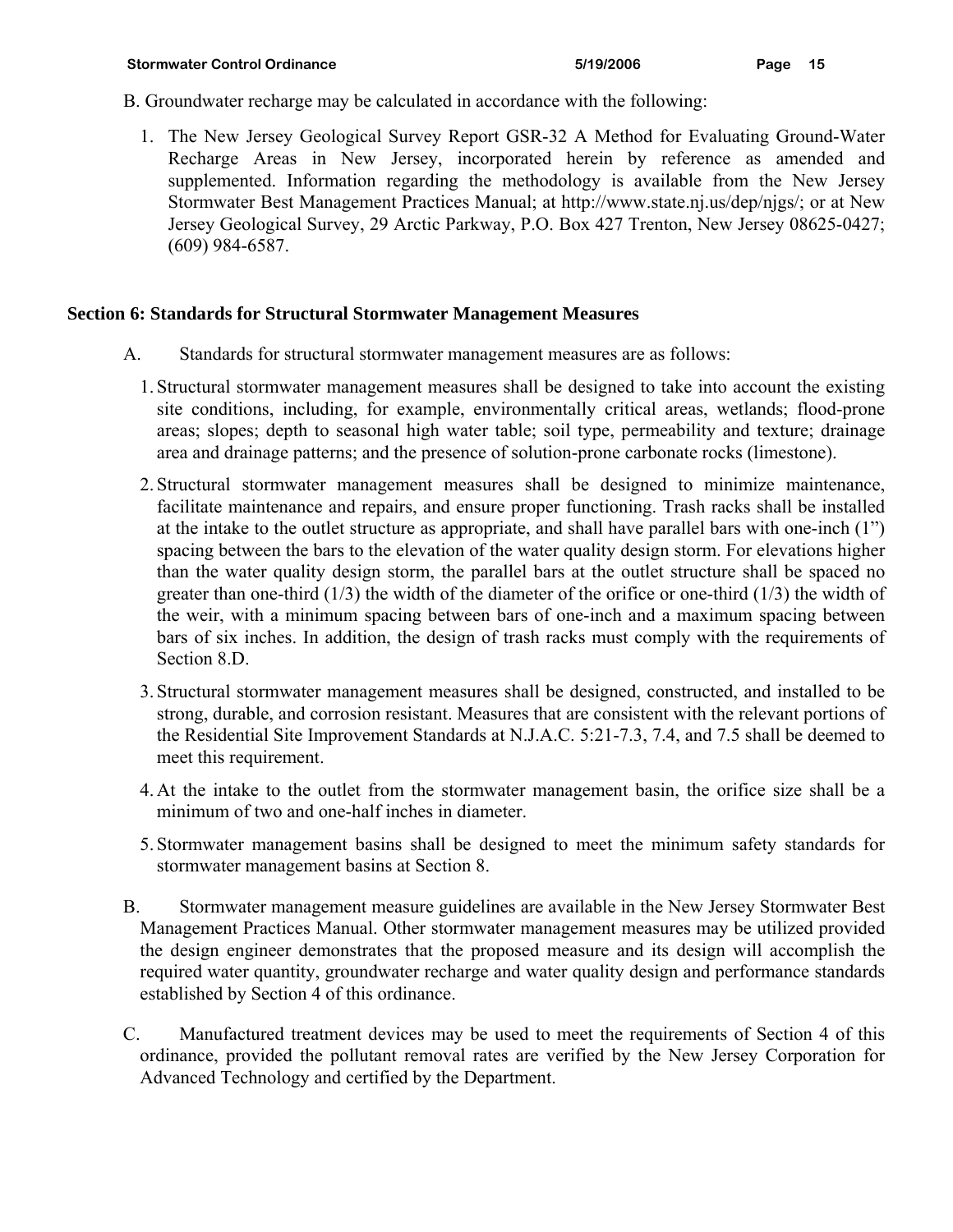#### **Section 7: Sources for Technical Guidance**

- A. Technical guidance for stormwater management measures can be found in the documents listed at 1 and 2 below, which are available from Maps and Publications, New Jersey Department of Environmental Protection, 428 East State Street, P.O. Box 420, Trenton, New Jersey, 08625; telephone (609) 777-1038.
	- 1. Guidelines for stormwater management measures are contained in the New Jersey Stormwater Best Management Practices Manual, as amended. Information is provided on stormwater management measures such as: bioretention systems, constructed stormwater wetlands, dry wells, extended detention basins, infiltration structures, manufactured treatment devices, pervious paving, sand filters, vegetative filter strips, and wet ponds.
	- 2. The New Jersey Department of Environmental Protection Stormwater Management Facilities Maintenance Manual, as amended.
- B. Additional technical guidance for stormwater management measures can be obtained from the following:
	- 1. The "Standards for Soil Erosion and Sediment Control in New Jersey" promulgated by the State Soil Conservation Committee and incorporated into N.J.A.C. 2:90. Copies of these standards may be obtained by contacting the State Soil Conservation Committee or any of the Soil Conservation Districts listed in N.J.A.C. 2:90-1.3(a)4. The location, address, and telephone number of each Soil Conservation District may be obtained from the State Soil Conservation Committee, P.O. Box 330, Trenton, New Jersey 08625; (609) 292-5540;
	- 2. The Rutgers Cooperative Extension Service, 732-932-9306; and
	- 3. The Soil Conservation Districts listed in N.J.A.C. 2:90-1.3(a)4. The location, address, and telephone number of each Soil Conservation District may be obtained from the State Soil Conservation Committee, P.O. Box 330, Trenton, New Jersey, 08625, (609) 292-5540.

#### **Section 8: Safety Standards for Stormwater Management Basins**

- A. This section sets forth requirements to protect the safety of the public and maintenance personnel through the proper design and operation of stormwater management basins. This section applies to any new stormwater management basin.
- B. Requirements for Trash Racks, Overflow Grates and Escape Provisions
	- 1. A trash rack is a device designed to catch trash and debris and prevent the clogging of outlet structures. Trash racks shall be installed at the intake to the outlet from the stormwater management basin to ensure proper functioning of the basin outlets in accordance with the following:
		- a. The trash rack shall have parallel bars, with no greater than six inch spacing between the bars.
		- b. The trash rack shall be designed so as not to adversely affect the hydraulic performance of the outlet pipe or structure.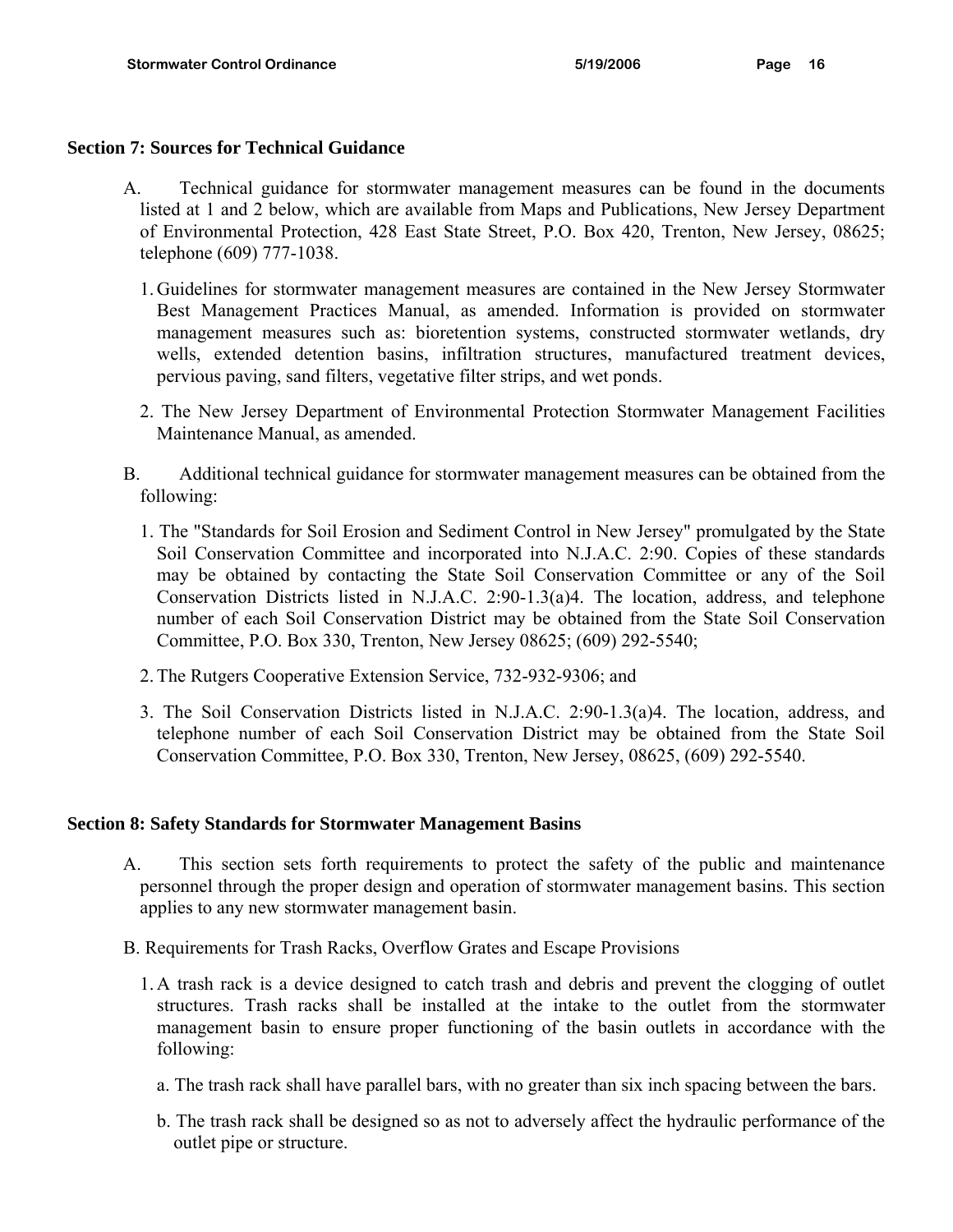- c. The average velocity of flow through a clean trash rack is not to exceed 2.5 feet per second under the full range of stage and discharge. Velocity is to be computed on the basis of the net area of opening through the rack.
- d. The trash rack shall be constructed and installed to be rigid, durable, and corrosion resistant, and shall be designed to withstand a perpendicular live loading of 300 lbs/ft sq.
- 2. An overflow grate is designed to prevent obstruction of the overflow structure. If an outlet structure has an overflow grate, such grate shall meet the following requirements:
	- a. The overflow grate shall be secured to the outlet structure but removable for emergencies and maintenance.
	- b. The overflow grate spacing shall be no less than two inches across the smallest dimension.
	- c. The overflow grate shall be constructed and installed to be rigid, durable, and corrosion resistant, and shall be designed to withstand a perpendicular live loading of 300 lbs./ft sq.
- 3. For purposes of this paragraph 3, escape provisions means the permanent installation of ladders, steps, rungs, or other features that provide easily accessible means of egress from stormwater management basins. Stormwater management basins shall include escape provisions as follows:
	- a. If a stormwater management basin has an outlet structure, escape provisions shall be incorporated in or on the structure. With the prior approval of the reviewing agency identified in Section 8.C a free-standing outlet structure may be exempted from this requirement.
	- b. Safety ledges shall be constructed on the slopes of all new stormwater management basins having a permanent pool of water deeper than two and one-half feet. Such safety ledges shall be comprised of two steps. Each step shall be four to six feet in width. One step shall be located approximately two and one-half feet below the permanent water surface, and the second step shall be located one to one and one-half feet above the permanent water surface. See Section 8.D for an illustration of safety ledges in a stormwater management basin.
	- c. In new stormwater management basins, the maximum interior slope for an earthen dam, embankment, or berm shall not be steeper than 3 horizontal to 1 vertical.
- C. Variance or Exemption from Safety Standards
	- 1. A variance or exemption from the safety standards for stormwater management basins may be granted only upon a written finding by the appropriate reviewing agency (municipality, county or Department) that the variance or exemption will not constitute a threat to public safety.
- D. Illustration of Safety Ledges in a New Stormwater Management Basin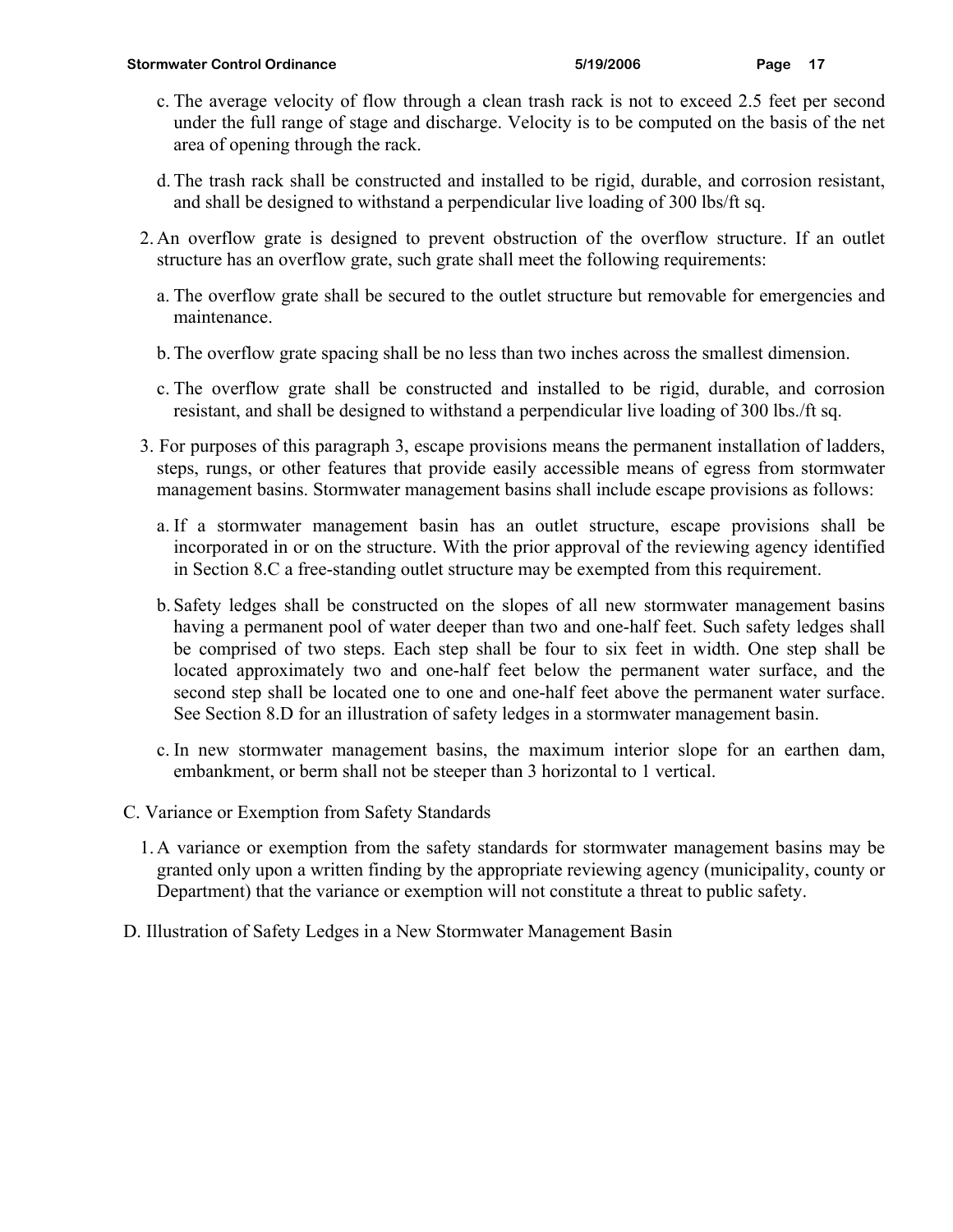



## **Section 9: Requirements for a Site Development Stormwater Plan**

A. Submission of Site Development Stormwater Plan

- 1. Whenever an applicant seeks municipal approval of a development subject to this ordinance, the applicant shall submit all of the required components of the Checklist for the Site Development Stormwater Plan at Section 9.C below as part of the submission of the applicant's application for subdivision or site plan approval.
- 2. The applicant shall demonstrate that the project meets the standards set forth in this ordinance.
- 3. The applicant shall submit eighteen (18) copies of the materials listed in the checklist for site development stormwater plans in accordance with Section 9.C of this ordinance.
- B. Site Development Stormwater Plan Approval

The applicant's Site Development project shall be reviewed as a part of the subdivision or site plan review process by the municipal board or official from which municipal approval is sought. That municipal board or official shall consult the engineer retained by the Planning and/or Zoning Board (as appropriate) to determine if all of the checklist requirements have been satisfied and to determine if the project meets the standards set forth in this ordinance.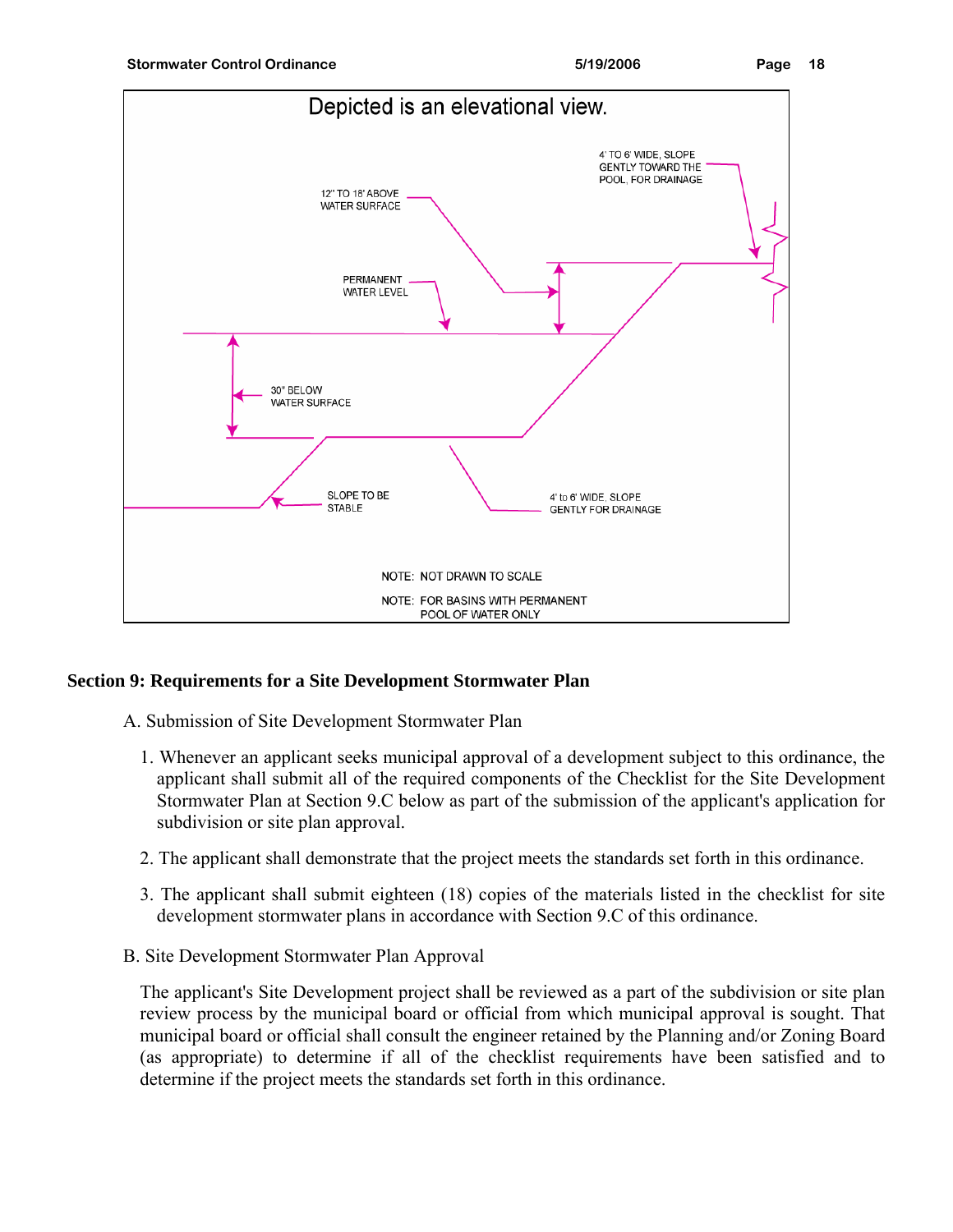#### C. Checklist Requirements

The following information shall be required:

1. Topographic Base Map

The reviewing engineer may require upstream tributary drainage system information as necessary. It is recommended that the topographic base map of the site be submitted which extends a minimum of 200 feet beyond the limits of the proposed development, but in any case shall *be extended to* include the proposed outfall into the receiving waterbody. The Base Map shall be executed at a scale of 1"=200' or greater, showing 2-foot contour intervals. The map as appropriate may indicate the following: existing surface water drainage, shorelines, steep slopes, soils, erodible soils, perennial or intermittent streams that drain into or upstream of the Category One waters, wetlands and flood plains along with their appropriate buffer strips, marshlands and other wetlands, pervious or vegetative surfaces, existing man-made structures, roads, bearing and distances of property lines, and significant natural and manmade features not otherwise shown.

2. Environmental Site Analysis

A written and graphic description of the natural and man-made features of the site and its environs. This description should include a discussion of soil conditions, slopes, wetlands, waterways and vegetation on the site. Particular attention should be given to unique, unusual, or environmentally sensitive features and to those that provide particular opportunities or constraints for development.

3. Project Description and Site Plan(s)

A map (or maps) at the scale of the topographical base map indicating the location of existing and proposed buildings, roads, parking areas, utilities, structural facilities for stormwater management and sediment control, and other permanent structures. The map(s) shall also clearly show areas where alterations occur in the natural terrain and cover, including lawns and other landscaping, and seasonal high ground water elevations. A written description of the site plan and justification of proposed changes in natural conditions shall also be provided.

4. Land Use Planning and Source Control Plan

This plan shall provide a demonstration of how the goals and standards of Sections 3 through 6 are being met. The focus of this plan shall be to describe how the site is being developed to meet the objective of controlling groundwater recharge, stormwater quality and stormwater quantity problems at the source by land management and source controls whenever possible.

5. Stormwater Management Facilities Map

The following information, illustrated on a map of the same scale as the topographic base map, shall be included:

a. Total area to be paved or built upon, proposed surface contours, land area to be occupied by the stormwater management facilities and the type of vegetation thereon, and details of the proposed plan to control and dispose of stormwater.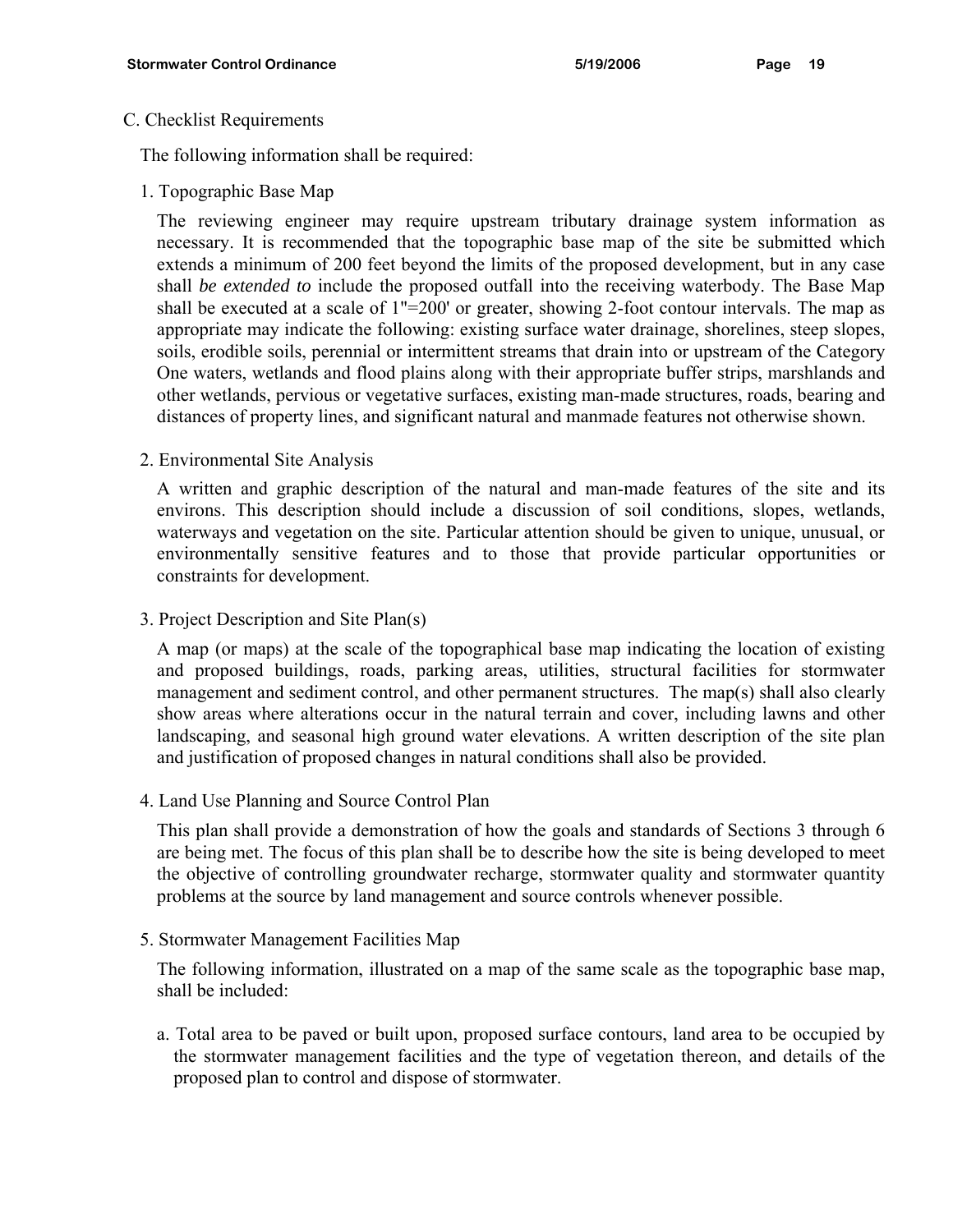b. Details of all stormwater management facility designs, during and after construction, including discharge provisions, discharge capacity for each outlet at different levels of detention and emergency spillway provisions with maximum discharge capacity of each spillway.

## 6. Calculations

- a. Comprehensive hydrologic and hydraulic design calculations for the pre-development and post-development conditions for the design storms specified in Section 4 of this ordinance.
- b. When the proposed stormwater management control measures (e.g., infiltration basins) depends on the hydrologic properties of soils, then a soils report shall be submitted. The soils report shall be based on onsite boring logs or soil pit profiles. The number and location of required soil borings or soil pits shall be determined based on what is needed to determine the suitability and distribution of soils present at the location of the control measure.
- 7. Maintenance and Repair Plan

The design and planning of the stormwater management facility shall meet the maintenance requirements of Section 10.

8. Waiver from Submission Requirements

The municipal official or board reviewing an application under this ordinance may, in consultation with the municipal engineer, waive submission of any of the requirements in Sections 9.C.1 through 9.C.6 of this ordinance when it can be demonstrated that the information requested is impossible to obtain or it would create a hardship on the applicant to obtain and its absence will not materially affect the review process.

## **Section 10: Maintenance and Repair**

- A. Applicability
	- 1. Projects subject to review as in Section 1.C of this ordinance shall comply with the requirements of Sections 10.B and 10.C.
- B. General Maintenance
	- 1. The design engineer shall prepare a maintenance plan for the stormwater management measures incorporated into the design of a major development.
	- 2. The maintenance plan shall contain specific preventative maintenance tasks and schedules; cost estimates, including estimated cost of sediment, debris, or trash removal and disposal; the proposed disposal site for these materials; the method and route of transport of the materials to point of disposal; and the name, address, and telephone number of the person or persons responsible for preventative and corrective maintenance (including replacement). Maintenance guidelines for stormwater management measures are available in the New Jersey Stormwater Best Management Practices Manual. If the maintenance plan identifies a person other than the developer (for example, a public agency or homeowners' association) as having the responsibility for maintenance, the plan shall include documentation of such person's agreement and any *applicable* qualifications to assume this responsibility, or of the developer's obligation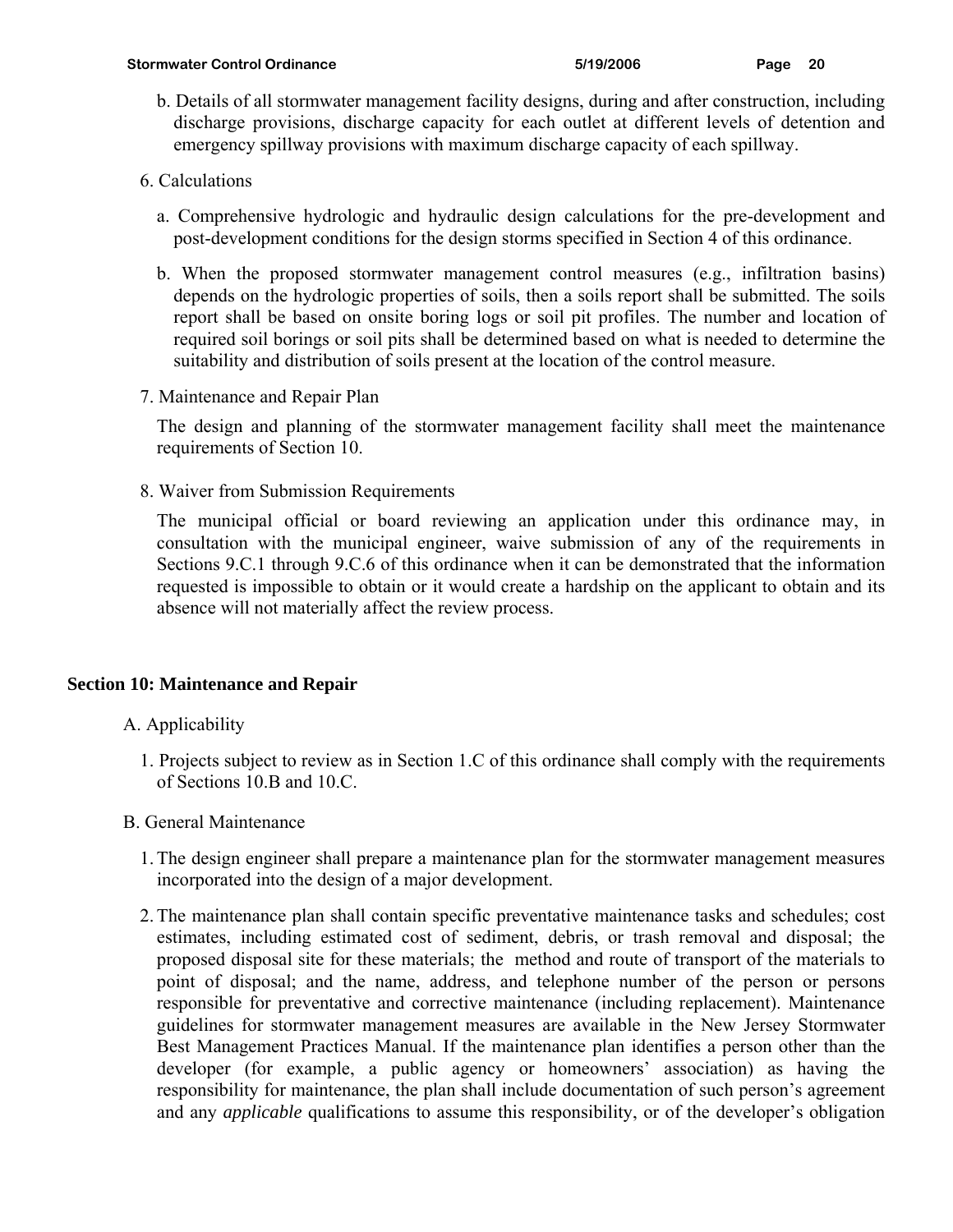to dedicate a stormwater management facility to such person under an applicable ordinance or regulation.

- 3. Responsibility for maintenance shall not be assigned or transferred to the owner or tenant of an individual property in a residential development or project, unless such owner or tenant owns or leases the entire residential development or project.
- 4. If the person responsible for maintenance identified under Section 10.B.2 above is not a public agency, the maintenance plan and any future revisions based on Section 10.B.7 below shall be recorded upon the deed of record for each property on which the maintenance described in the maintenance plan must be undertaken.
- 5. Preventative and corrective maintenance shall be performed to maintain the function of the stormwater management measure, including repairs or replacement to the structure; removal of sediment, debris, or trash; restoration of eroded areas; snow and ice removal; fence repair or replacement; restoration of vegetation; and repair or replacement of nonvegetated linings.
- 6. The person responsible for maintenance identified under Section 10.B.2 above shall maintain a detailed log of all preventative and corrective maintenance for the structural stormwater management measures incorporated into the design of the development, including a record of all inspections and copies of all maintenance-related work orders.
- 7. The person responsible for maintenance identified under Section 10.B.2 above shall evaluate the effectiveness of the maintenance plan at least once per year and adjust the plan and the deed as needed.
- 8. The person responsible for maintenance identified under Section 10.B.2 above shall retain and make available, upon request by any public entity with administrative, health, environmental, or safety authority over the site, the maintenance plan and the documentation required by Sections 10.B.6 and 10.B.7 above.
- 9. The requirements of Sections 10.B.3 and 10.B.4 do not apply to stormwater management facilities that are dedicated to and accepted by the municipality or another governmental agency.
- 10. In the event that the stormwater management facility becomes a danger to public safety or public health, or if it is in need of maintenance or repair, the municipality shall so notify the responsible person in writing. Upon receipt of that notice, the responsible person shall have fourteen (14) days to effect maintenance and repair of the facility in a manner that is approved by the municipal engineer or his designee. The municipality, in its discretion, may extend the time allowed for effecting maintenance and repair for good cause. If the responsible person fails or refuses to perform such maintenance and repair, the municipality or County may immediately proceed to do so and shall bill the cost thereof to the responsible person.
- C. Nothing in this section shall preclude the municipality in which the major development is located from requiring the posting of a performance or maintenance guarantee in accordance with N.J.S.A. 40:55D-53.
- (D. Stormwater Facility Registration )

1. Each stormwater management facility subject to Maintenance and Plan Requirements of Sections 10.B.1 and 10.B.2 above shall register said facility and plan with the township Department of Public Works, Stormwater Coordination Office. Registration shall be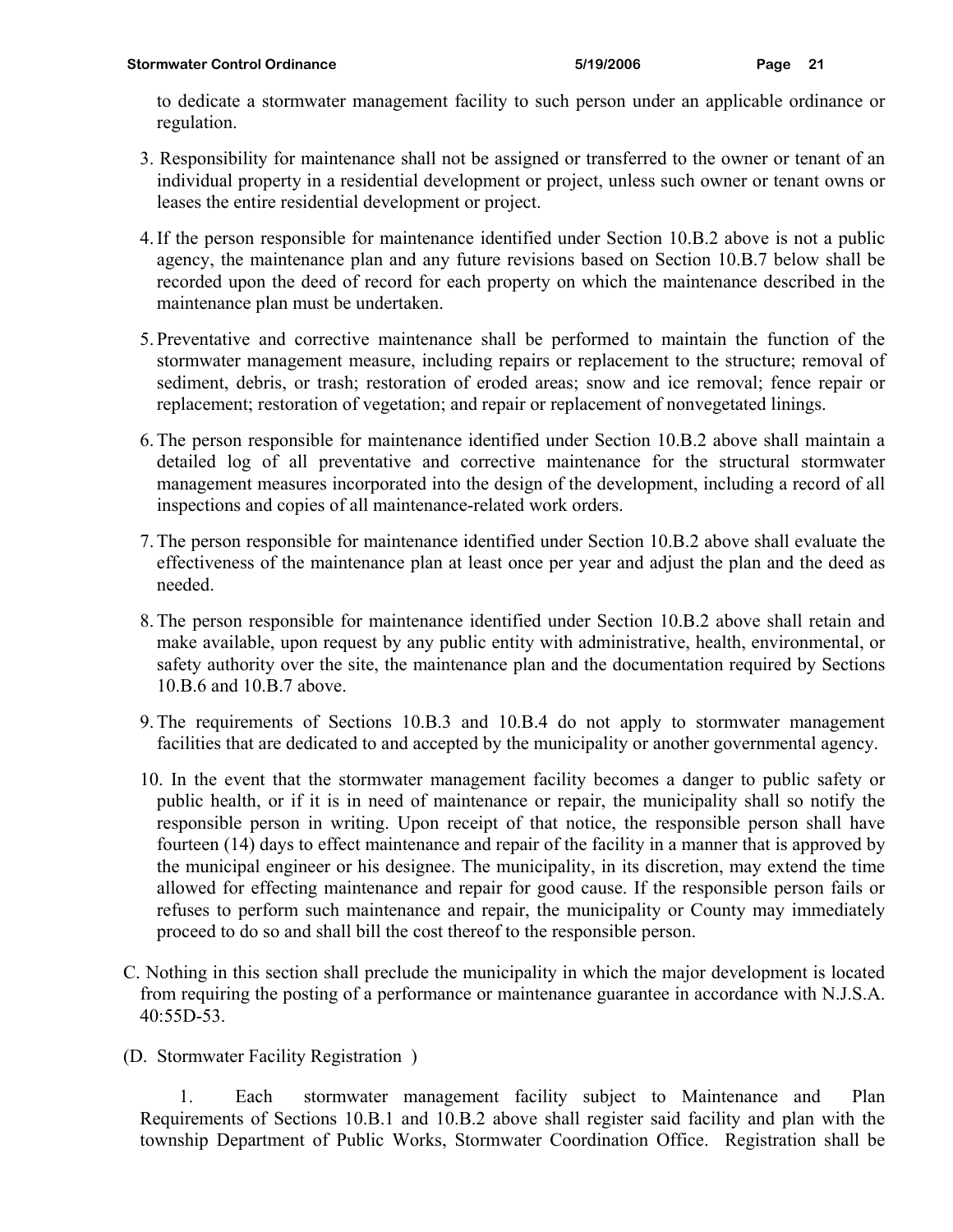renewed annually on the anniversary of the initial filing. The registration shall provide current contact information regarding the "person responsible for maintenance" of the facility as described in 10.B.2

2 Significant changes or revisions to the maintenance plan shall be certified by a professional qualified to do so. The person responsible for maintenance is required to provide notice of Maintenance Plan revisions to the township Stormwater Coordination Office 30 days before alterations are implemented.

3. An Annual Registration Fee of \$200.00 shall be paid at the township Stormwater Coordination Office concurrently with the submission of applicable facility registration forms.

### **Section 11: Penalties**

Any person who erects, constructs, alters, repairs, converts, maintains, or uses any building, structure or land in violation of this ordinance, shall be subject to a fine not exceeding \$2,000.00 or imprisonment for a term not exceeding ninety (90) days, or both. Each day in which such violation continues shall constitute a separate violation of offense. Nothing herein contained shall prevent the Township of North Brunswick from taking such other lawful action as is necessary to prevent or remedy any violation.

**BE IT FURTHER ORDAINED,** that this ordinance shall take effect immediately upon the approval by the county review agency, or sixty (60) days from the receipt of the ordinance by the county review agency if the county review agency should fail to act.

**BE IT FURTHER ORDAINED,** that if any paragraph, section, subsection, sentence, clause, phrase or portion of this Ordinance is for any reason held invalid or unconstitutional by any Court or administrative agency of competent jurisdiction, such portion shall be deemed a separate, distinct and independent provision and such holding shall not affect the validity of the remaining paragraphs or sections hereof.

**BE IT FURTHER ORDAINED,** that all ordinances or parts of ordinances inconsistent with this Ordinance are hereby repealed to the extent of such inconsistency.

## **TITLE**

 $\mathcal{L}_\text{max}$  and the contract of the contract of the contract of the contract of the contract of the contract of

This Ordinance shall be known and may be cited as the Stormwater Control Ordinance Amendment.

Business Administrator Township Attorney

Robert Lombard Ronald H. Gordon, Esq. Approved as to legal form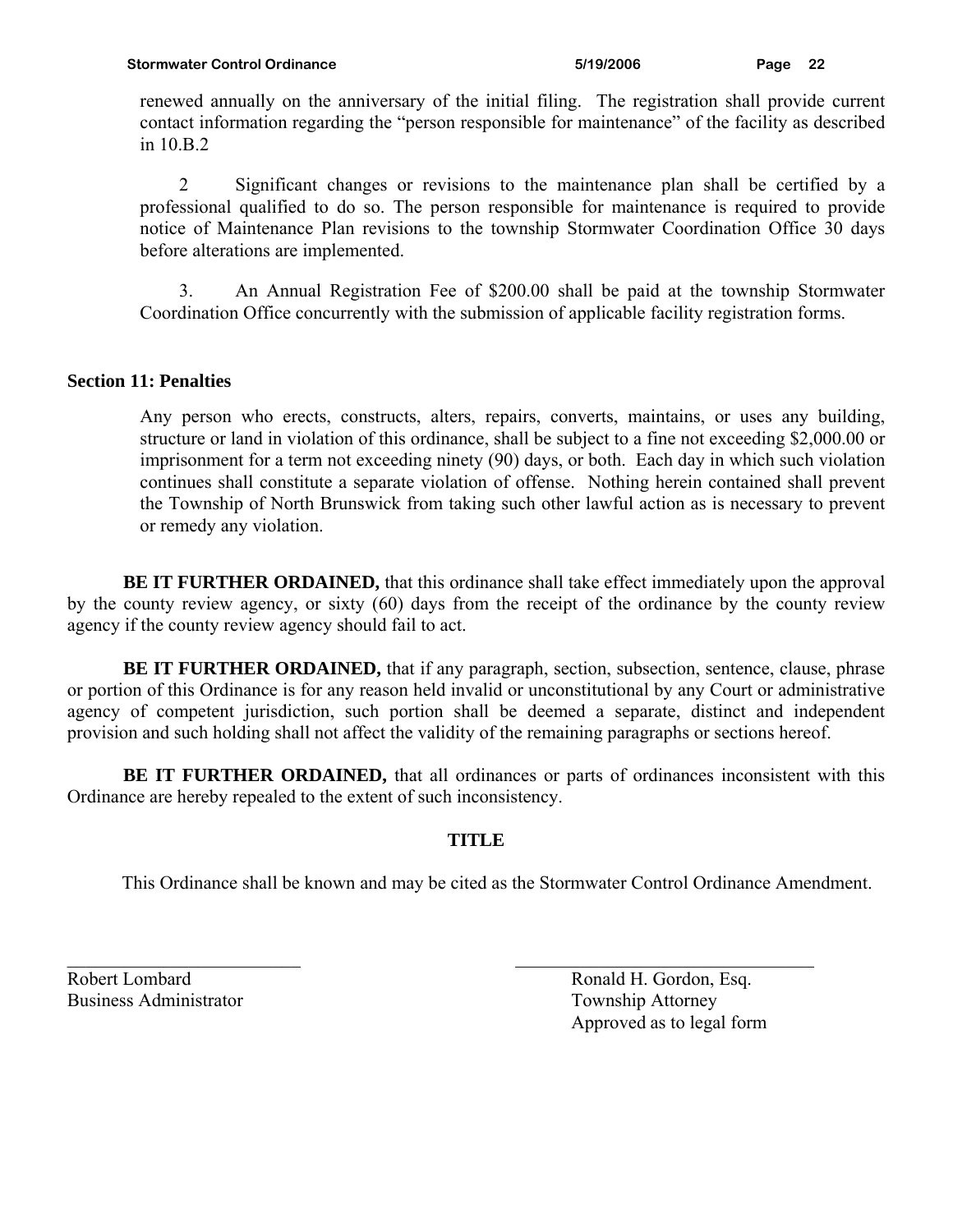### **RECORDED VOTE:**

| <b>COUNCIL MEMBER</b> | <b>YES</b> | NO | <b>COUNCIL MEMBER</b> |
|-----------------------|------------|----|-----------------------|
| <b>NICOLA</b>         |            |    | <b>NICOLA</b>         |
| <b>ANDREWS</b>        |            |    | <b>ANDREWS</b>        |
| <b>LYLES</b>          |            |    | <b>LYLES</b>          |
| <b>CORBIN</b>         |            |    | <b>CORBIN</b>         |
| <b>DAVIS</b>          |            |    | <b>DAVIS</b>          |
| <b>SOCIO</b>          |            |    | <b>SOCIO</b>          |
| <b>WOMACK</b>         |            |    | <b>WOMACK</b>         |

| <b>COUNCIL MEMBER</b> | <b>YES</b> | NO |              | <b>COUNCIL MEMBER</b> | <b>YES</b> | NO |
|-----------------------|------------|----|--------------|-----------------------|------------|----|
| NICOLA                |            |    |              | <b>NICOLA</b>         |            |    |
| <b>ANDREWS</b>        |            |    |              | <b>ANDREWS</b>        |            |    |
| LYLES                 |            |    | <b>LYLES</b> |                       |            |    |
| <b>CORBIN</b>         |            |    |              | <b>CORBIN</b>         |            |    |
| <b>DAVIS</b>          |            |    | <b>DAVIS</b> |                       |            |    |
| SOCIO                 |            |    | <b>SOCIO</b> |                       |            |    |
| <b>WOMACK</b>         |            |    |              | <b>WOMACK</b>         |            |    |

#### **CERTIFICATION**

I hereby certify that the above Ordinance was duly adopted by the Township Council of the Township of

North Brunswick, County of Middlesex, at its meeting held on  $\qquad \qquad$ , 2006.

Lisa Russo, Township Clerk

 $\overline{a}$ 

## **EFFECTIVE DATE**

This Ordinance shall take effect immediately upon passage and publication in accordance with applicable law.

□ APPROVED □ REJECTED Francis Womack, Mayor Township of North Brunswick Date signed: RECONSIDERED BY COUNCIL OVERRIDE VOTE □ YES □ NO l PRESIDENT CLERK, TOWNSHIP OF NORTH BRUNSWICK